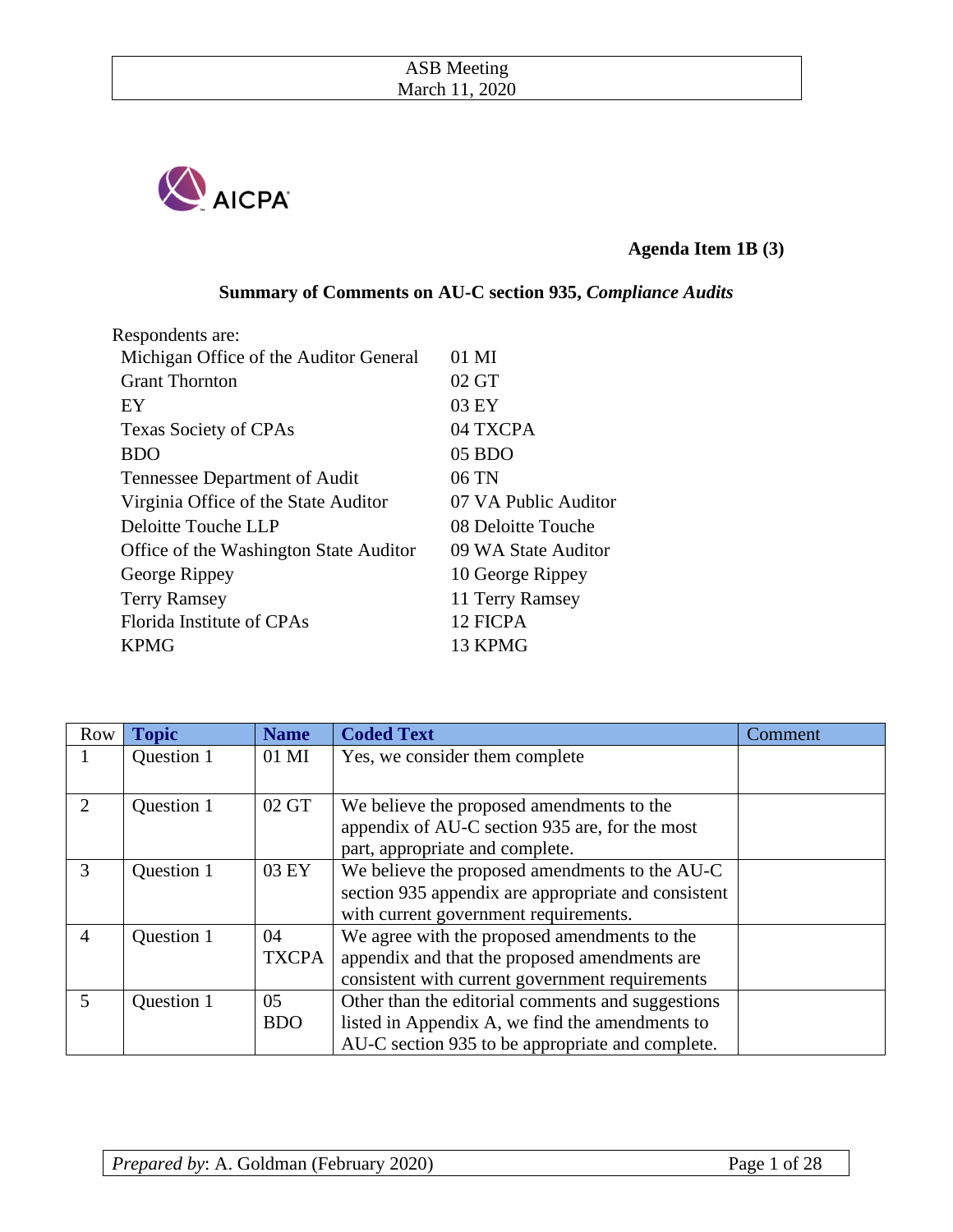| <b>Row</b> | <b>Topic</b> | <b>Name</b>  | <b>Coded Text</b>                                                       | Comment |
|------------|--------------|--------------|-------------------------------------------------------------------------|---------|
| 6          | Question 1   | 06 TN        | We agree that the proposed amendments are                               |         |
|            |              | <b>State</b> | generally appropriate and complete.                                     |         |
|            |              | Auditor      |                                                                         |         |
| $\tau$     | Question 1   | 07 VA        | We agree with the proposed changes to existing                          |         |
|            |              | Public       | standards, including the illustrative reports, and                      |         |
|            |              | Auditor      | believe the changes are consistent with SAS Nos.                        |         |
|            |              |              | 134 and 137.                                                            |         |
| 8          | Question 1   | 08           | D&T are proponents of the proposed revisions                            |         |
|            |              | Deloitte     | being made to AU-C section 935, and the                                 |         |
|            |              | Touche       | amendments are appropriate, complete, and                               |         |
|            |              |              | consistent with current government requirements,                        |         |
|            |              |              | considering the purposes and scope of this project.                     |         |
| 9          | Question 1   | 09 WA        | Overall, yes.                                                           |         |
|            |              | <b>State</b> |                                                                         |         |
|            |              | Auditor      |                                                                         |         |
| 10         | Question 1   | 10           | have no suggested changes to the revised appendix                       |         |
|            |              | Rippey       | to AU-C Section 935.                                                    |         |
| 11         | Question 1   | 11           | I have no suggested changes to the revised                              |         |
|            |              | Ramsey       | appendix to AU-C Section 935.                                           |         |
| 12         | Question 2   | 01 MI        | Yes, we agree with how the ED addresses                                 |         |
|            |              |              | preparing combined or separate reports. We have                         |         |
|            |              |              | no suggested revisions.                                                 |         |
| 13         | Question 2   | 02 GT        | Additionally, it is our understanding that the                          |         |
|            |              |              | general practice within the profession is to issue a                    |         |
|            |              |              | combined report, and we therefore support the                           |         |
|            |              |              | corresponding proposed changes to the                                   |         |
|            |              |              | requirements to reflect this practice. We also                          |         |
|            |              |              | support retaining requirements that allow the                           |         |
|            |              |              | auditor to issue separate reports if the auditor so                     |         |
|            |              |              | chooses. We believe the continued flexibility and                       |         |
|            |              |              | guidance within the standards enables appropriate                       |         |
|            |              |              | reporting, regardless of which approach the auditor                     |         |
|            |              | 03 EY        | may choose.                                                             |         |
| 14         | Question 2   |              | We support the ASB's proposal to amend AU-C                             |         |
|            |              |              | section 935 to present the requirements for a                           |         |
|            |              |              | combined report on compliance and internal                              |         |
|            |              |              | controls as the default form of report and to better                    |         |
|            |              |              | align the form and content of the auditor's report<br>with SAS No. 134. |         |
| 15         | Question 2   | 04           | As long as an option remains available to issue                         |         |
|            |              | <b>TXCPA</b> | separate reports, we agree with how reports are                         |         |
|            |              |              | addressed in the proposed amendments.                                   |         |
| 16         | Question 2   | 05           | We reviewed the proposed changes and agree that                         |         |
|            |              | <b>BDO</b>   | changing the order in which the requirements for                        |         |
|            |              |              | combined reports are presented is appropriate                           |         |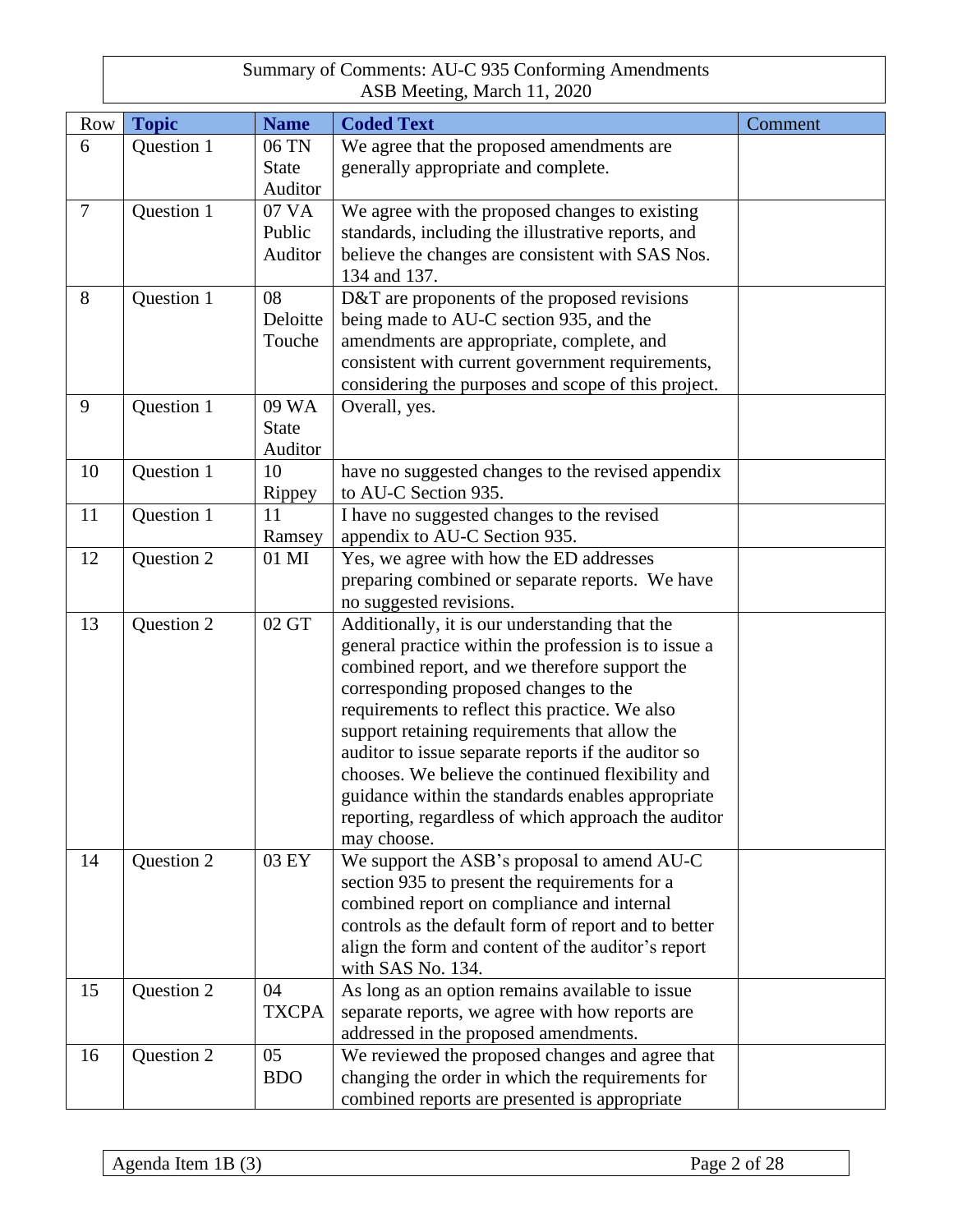| Row | <b>Topic</b>                                          | <b>Name</b>  | <b>Coded Text</b>                                      | Comment           |
|-----|-------------------------------------------------------|--------------|--------------------------------------------------------|-------------------|
|     |                                                       |              | because combined reports are more common in            |                   |
|     |                                                       |              | practice.                                              |                   |
| 17  | Question 2                                            | 06 TN        | We agree with how the combined reports are             |                   |
|     |                                                       | <b>State</b> | addressed.                                             |                   |
|     |                                                       | Auditor      |                                                        |                   |
| 18  | Question 2                                            | 08           | Yes, we concur with the approach in the proposed       |                   |
|     |                                                       | Deloitte     | SAS with respect to how the combined and               |                   |
|     |                                                       | Touche       | separate reports are addressed in the standard.        |                   |
| 19  | Question 2                                            | 09 WA        | We agree with the change to presenting the             | See other         |
|     |                                                       | <b>State</b> | combined report on compliance and internal control     | comments on       |
|     |                                                       | Auditor      | as the default form of the report, since combined      | par. 30 and       |
|     |                                                       |              | reports are more common in practice. However, it       | illustrative      |
|     |                                                       |              | would be helpful to include an example of a            | report.           |
|     |                                                       |              | separate report on internal control or specific        |                   |
|     |                                                       |              | guidance as to the order in which the various report   |                   |
|     |                                                       |              | elements should be listed, as it is not clear from the |                   |
|     |                                                       |              | updated standard.                                      |                   |
| 20  | Question 2                                            | 10           | I agree with revising the standard to reflect that a   |                   |
|     |                                                       | Rippey       | combined compliance and internal control over          |                   |
|     |                                                       |              | compliance report is the default form of report.       |                   |
| 21  | Question 2                                            | 11           | I agree with revising the standard to reflect that a   |                   |
|     |                                                       | Ramsey       | combined compliance and internal control over          |                   |
|     |                                                       |              | compliance report is the default form of report.       |                   |
|     | <b>Definition of Material Noncompliance (Issue 1)</b> |              |                                                        |                   |
| 22  | Materiality                                           | 01 MI        | however, we request the Board reconsider whether       | Agree; retained   |
|     | definition                                            |              | the phrase "quantitatively or qualitatively" when      | in definition but |
|     |                                                       |              | defining material noncompliance in the auditor's       | not in report.    |
|     |                                                       |              | report is necessary since these concepts are implied   |                   |
|     |                                                       |              | per SAS 138's amendments to AU-C Section 320.          |                   |
|     |                                                       |              | Consequently, the proposed wording in the              |                   |
|     |                                                       |              | auditor's report regarding noncompliance could         |                   |
|     |                                                       |              | read, in part, "noncompliance with the                 |                   |
|     |                                                       |              | compliance requirements referred to above is           |                   |
|     |                                                       |              | considered material to compliance if"                  |                   |
| 23  | Materiality                                           | 02 GT        | Nevertheless, we have concerns with the proposed       | Issue 1           |
|     | definition                                            |              | revision to the definition of "material"               |                   |
|     |                                                       |              | noncompliance." While we appreciate the Board's        |                   |
|     |                                                       |              | desire to align this definition with the amendments    |                   |
|     |                                                       |              | to the definition of materiality adopted in SAS 138,   |                   |
|     |                                                       |              | we do not believe the proposed definition is           |                   |
|     |                                                       |              | operational. We find it problematic that a             |                   |
|     |                                                       |              | reasonable user's judgment is based on the report      |                   |
|     |                                                       |              | on compliance, which is the auditor's deliverable as   |                   |
|     |                                                       |              | opposed to matters that would affect compliance        |                   |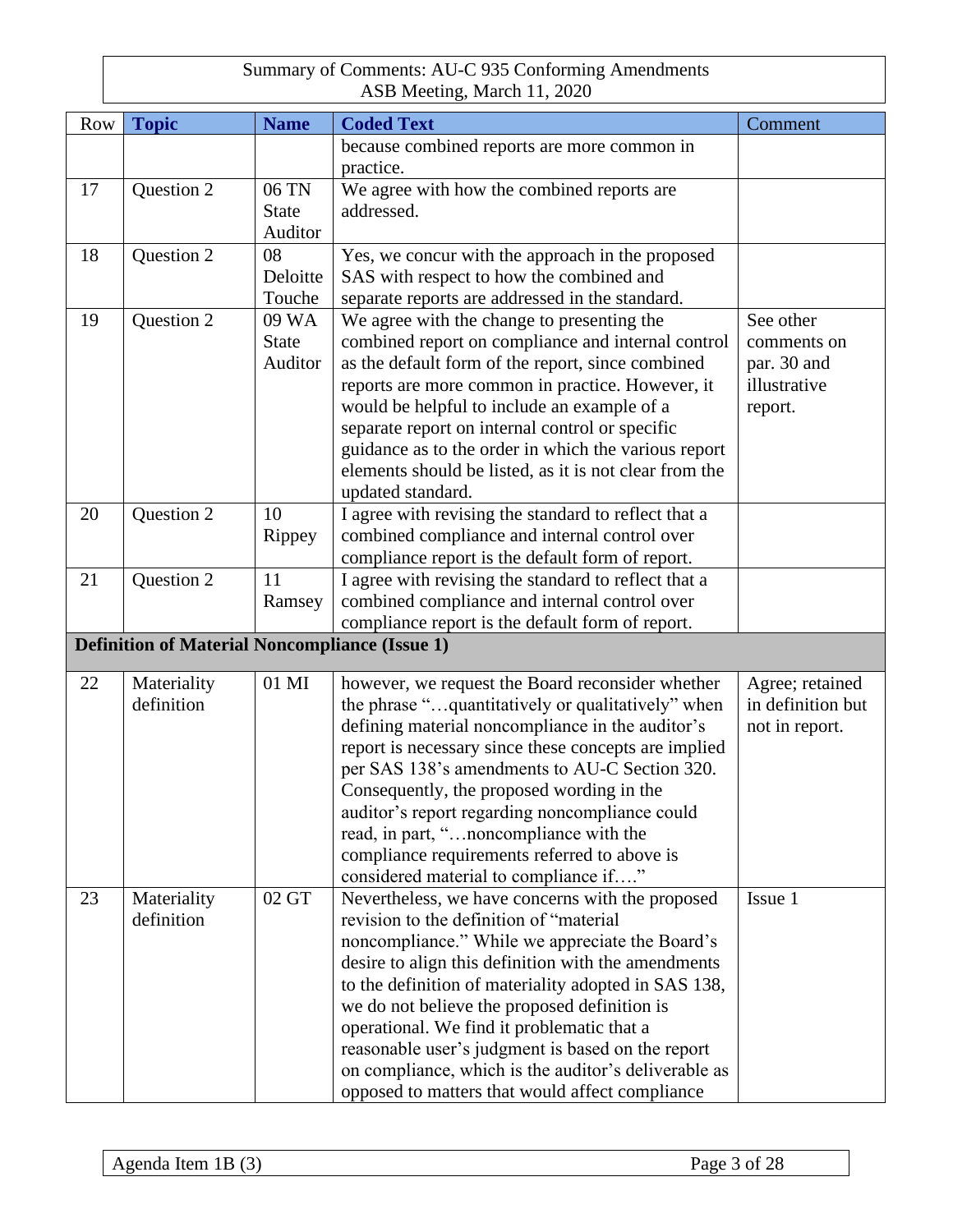| <b>Row</b> | <b>Topic</b>              | <b>Name</b>      | <b>Coded Text</b>                                                                                                                                                                                                                                                                                                                                                                                                                                                                                                                                                                              | Comment                                                                                    |
|------------|---------------------------|------------------|------------------------------------------------------------------------------------------------------------------------------------------------------------------------------------------------------------------------------------------------------------------------------------------------------------------------------------------------------------------------------------------------------------------------------------------------------------------------------------------------------------------------------------------------------------------------------------------------|--------------------------------------------------------------------------------------------|
|            |                           |                  | with the program. For example, in a financial                                                                                                                                                                                                                                                                                                                                                                                                                                                                                                                                                  |                                                                                            |
|            |                           |                  | statement audit, the reasonable user's judgment is                                                                                                                                                                                                                                                                                                                                                                                                                                                                                                                                             |                                                                                            |
|            |                           |                  | assessed within the context of the financial                                                                                                                                                                                                                                                                                                                                                                                                                                                                                                                                                   |                                                                                            |
|            |                           |                  | statements. Accordingly, we believe the materiality                                                                                                                                                                                                                                                                                                                                                                                                                                                                                                                                            |                                                                                            |
|            |                           |                  | notion should remain within the context of the                                                                                                                                                                                                                                                                                                                                                                                                                                                                                                                                                 |                                                                                            |
|            |                           |                  | compliance itself and, therefore, recommend that                                                                                                                                                                                                                                                                                                                                                                                                                                                                                                                                               |                                                                                            |
|            |                           |                  | the Board revert to the extant definition of                                                                                                                                                                                                                                                                                                                                                                                                                                                                                                                                                   |                                                                                            |
|            |                           |                  | "material noncompliance", which is as follows:                                                                                                                                                                                                                                                                                                                                                                                                                                                                                                                                                 |                                                                                            |
|            |                           |                  | In the absence of a definition of material                                                                                                                                                                                                                                                                                                                                                                                                                                                                                                                                                     |                                                                                            |
|            |                           |                  | noncompliance in the governmental audit                                                                                                                                                                                                                                                                                                                                                                                                                                                                                                                                                        |                                                                                            |
|            |                           |                  | requirement, a failure to follow compliance                                                                                                                                                                                                                                                                                                                                                                                                                                                                                                                                                    |                                                                                            |
|            |                           |                  | requirements or a violation of prohibitions included                                                                                                                                                                                                                                                                                                                                                                                                                                                                                                                                           |                                                                                            |
|            |                           |                  | in the applicable compliance requirements that                                                                                                                                                                                                                                                                                                                                                                                                                                                                                                                                                 |                                                                                            |
|            |                           |                  | results in noncompliance that is quantitatively or                                                                                                                                                                                                                                                                                                                                                                                                                                                                                                                                             |                                                                                            |
|            |                           |                  | qualitatively material, either individually or when                                                                                                                                                                                                                                                                                                                                                                                                                                                                                                                                            |                                                                                            |
|            |                           |                  | aggregated with other noncompliance, to the                                                                                                                                                                                                                                                                                                                                                                                                                                                                                                                                                    |                                                                                            |
|            |                           |                  | affected government program.<br>Further, we do not believe the extant definition                                                                                                                                                                                                                                                                                                                                                                                                                                                                                                               |                                                                                            |
|            |                           |                  | would create significant issues or inconsistencies                                                                                                                                                                                                                                                                                                                                                                                                                                                                                                                                             |                                                                                            |
|            |                           |                  | with the construct of the newly revised definition of                                                                                                                                                                                                                                                                                                                                                                                                                                                                                                                                          |                                                                                            |
|            |                           |                  | materiality in SAS 138. In contrast, we believe                                                                                                                                                                                                                                                                                                                                                                                                                                                                                                                                                |                                                                                            |
|            |                           |                  | there could be negative unintended consequences to                                                                                                                                                                                                                                                                                                                                                                                                                                                                                                                                             |                                                                                            |
|            |                           |                  | revising the definition of "material noncompliance"                                                                                                                                                                                                                                                                                                                                                                                                                                                                                                                                            |                                                                                            |
|            |                           |                  | as proposed.                                                                                                                                                                                                                                                                                                                                                                                                                                                                                                                                                                                   |                                                                                            |
| 24         | Materiality               | 03 EY            | We recommend the following edit to the definition                                                                                                                                                                                                                                                                                                                                                                                                                                                                                                                                              | Supportive;                                                                                |
|            | definition                |                  | of Material noncompliance in paragraph 11 of AU-                                                                                                                                                                                                                                                                                                                                                                                                                                                                                                                                               | minor edit                                                                                 |
|            |                           |                  | C section 935:                                                                                                                                                                                                                                                                                                                                                                                                                                                                                                                                                                                 | suggested and                                                                              |
|            |                           |                  | "Material noncompliance. In the absence of a                                                                                                                                                                                                                                                                                                                                                                                                                                                                                                                                                   | accepted.                                                                                  |
|            |                           |                  | definition of material noncompliance in the                                                                                                                                                                                                                                                                                                                                                                                                                                                                                                                                                    |                                                                                            |
|            |                           |                  | governmental audit requirement, noncompliance                                                                                                                                                                                                                                                                                                                                                                                                                                                                                                                                                  |                                                                                            |
|            |                           |                  | with the applicable compliance requirements is                                                                                                                                                                                                                                                                                                                                                                                                                                                                                                                                                 |                                                                                            |
|            |                           |                  | considered to be quantitatively or qualitatively                                                                                                                                                                                                                                                                                                                                                                                                                                                                                                                                               |                                                                                            |
|            |                           |                  |                                                                                                                                                                                                                                                                                                                                                                                                                                                                                                                                                                                                |                                                                                            |
|            |                           |                  |                                                                                                                                                                                                                                                                                                                                                                                                                                                                                                                                                                                                |                                                                                            |
|            |                           |                  |                                                                                                                                                                                                                                                                                                                                                                                                                                                                                                                                                                                                |                                                                                            |
|            |                           |                  |                                                                                                                                                                                                                                                                                                                                                                                                                                                                                                                                                                                                |                                                                                            |
|            |                           |                  |                                                                                                                                                                                                                                                                                                                                                                                                                                                                                                                                                                                                |                                                                                            |
|            |                           |                  |                                                                                                                                                                                                                                                                                                                                                                                                                                                                                                                                                                                                |                                                                                            |
|            |                           |                  |                                                                                                                                                                                                                                                                                                                                                                                                                                                                                                                                                                                                |                                                                                            |
|            |                           |                  |                                                                                                                                                                                                                                                                                                                                                                                                                                                                                                                                                                                                |                                                                                            |
|            |                           |                  |                                                                                                                                                                                                                                                                                                                                                                                                                                                                                                                                                                                                |                                                                                            |
|            |                           |                  |                                                                                                                                                                                                                                                                                                                                                                                                                                                                                                                                                                                                |                                                                                            |
|            |                           |                  |                                                                                                                                                                                                                                                                                                                                                                                                                                                                                                                                                                                                |                                                                                            |
|            |                           |                  | 320, Materiality in Planning and Performing an                                                                                                                                                                                                                                                                                                                                                                                                                                                                                                                                                 | intended to                                                                                |
| 25         | Materiality<br>definition | 05<br><b>BDO</b> | material if there is a substantial likelihood that,<br>individually or in the aggregate, it would to<br>influence the judgment made by a reasonable user<br>about compliance with the requirements of the<br>government program as a whole based on the report<br>on compliance."<br>The definition of material noncompliance in<br>paragraph .11 of the proposed SAS uses the term<br>"reasonable user," which aligns with SAS No. 138.<br>However, the assumptions an auditor may make<br>with respect to "reasonable users" in accordance<br>with the amended paragraph .04 of AU-C section | Issue 1.<br>Agree that the<br>assumptions are<br>different;<br>however, SAS<br>138 was not |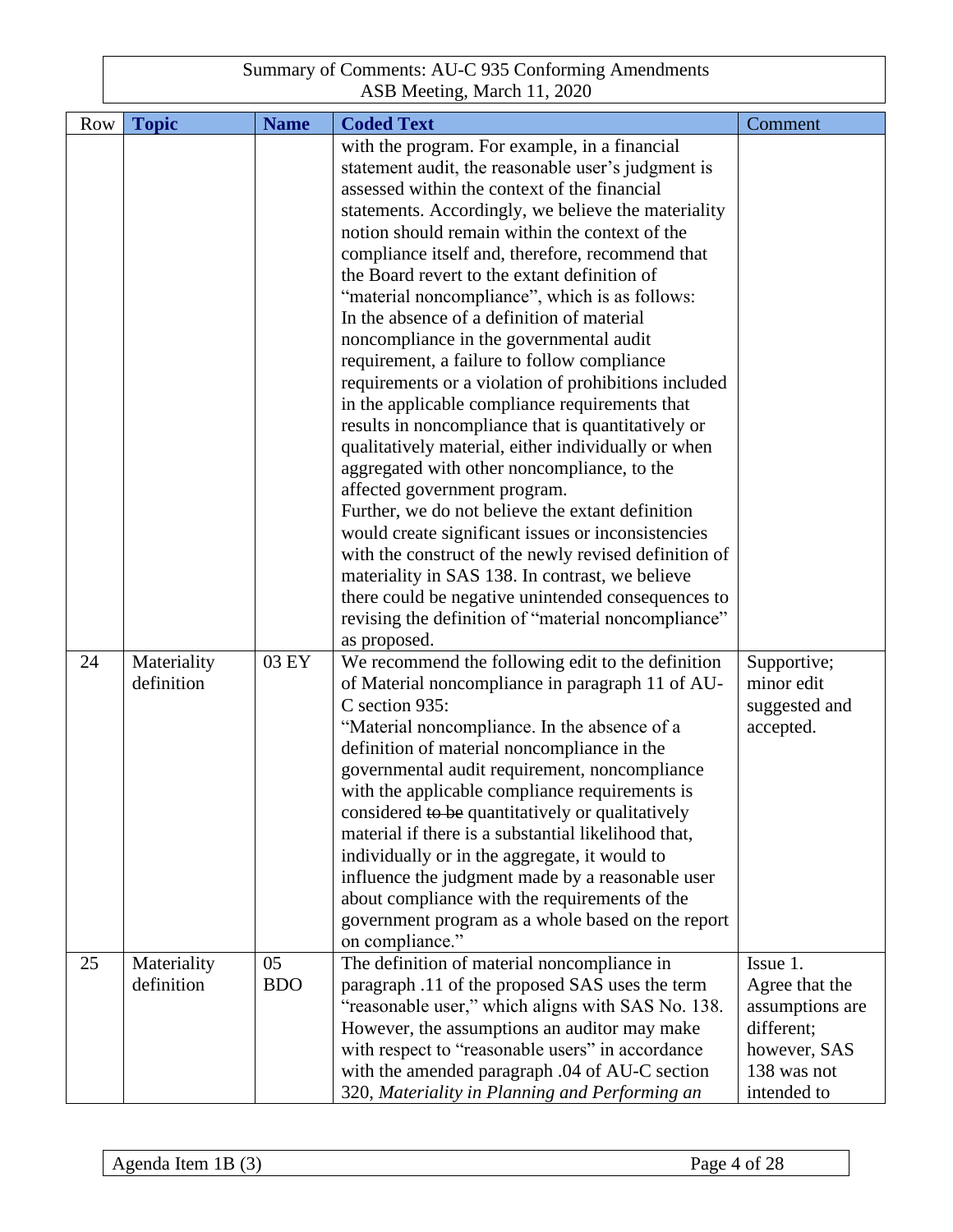| <b>Row</b> | <b>Topic</b> | <b>Name</b> | <b>Coded Text</b>                                      | Comment          |
|------------|--------------|-------------|--------------------------------------------------------|------------------|
|            |              |             | Audit, may not align with those an auditor may         | change practice, |
|            |              |             | make when performing a compliance audit. For           | so aligning the  |
|            |              |             | example, the auditor's perception of the financial     | terms here       |
|            |              |             | information needs of the users of the financial        | shouldn't change |
|            |              |             | statements, assumptions regarding whether the          | practice, and    |
|            |              |             | users have a reasonable knowledge of business and      | developing       |
|            |              |             | economic activities and accounting and recognizing     | comparable       |
|            |              |             | the uncertainties inherent in measurement of           | guidance is      |
|            |              |             | amounts based on estimates, judgment, and the          | beyond the scope |
|            |              |             | considerations of future events, are not necessarily   | of conforming    |
|            |              |             | relevant to the users of a report on compliance.       | amendments.      |
|            |              |             |                                                        |                  |
|            |              |             | The compliance requirements, which are based on        |                  |
|            |              |             | "laws, statutes, regulations, rules, and provisions of |                  |
|            |              |             | contracts or grant agreements applicable to a          |                  |
|            |              |             | government program" may require that the auditor       |                  |
|            |              |             | apply different assumptions about the quantitative     |                  |
|            |              |             | and qualitative nature of matters that may be          |                  |
|            |              |             | relevant to the users of the report on compliance,     |                  |
|            |              |             | and the proposed SAS does not address this issue.      |                  |
|            |              |             | We recognize that the extant AU-C section 935          |                  |
|            |              |             | also does not address this issue. However, since the   |                  |
|            |              |             | objectives of the revisions to the definition of       |                  |
|            |              |             | material noncompliance is to align with the            |                  |
|            |              |             | description of materiality in SAS No. 138, we          |                  |
|            |              |             | believe there is benefit to auditors in understanding  |                  |
|            |              |             | the parameters that can be used in order to properly   |                  |
|            |              |             | exercise professional judgment to determine            |                  |
|            |              |             | materiality and, therefore, properly design and        |                  |
|            |              |             | execute the compliance audit.                          |                  |
| 26         | Materiality  | 05          | The definition of material noncompliance in the        | Issue 1          |
|            | definition   | <b>BDO</b>  | proposed SAS includes the words "compliance"           |                  |
|            |              |             | with the requirements of the government program        |                  |
|            |              |             | as a whole." This terminology may imply a broader      |                  |
|            |              |             | scope than what may be required in certain             |                  |
|            |              |             | situations associated with compliance audits.          |                  |
|            |              |             | For example, in an audit conducted in accordance       |                  |
|            |              |             | with the Uniform Guidance, the auditor issues an       |                  |
|            |              |             | opinion on compliance with requirements "that          |                  |
|            |              |             | may have a direct and material effect on each of its   |                  |
|            |              |             | major programs" based on the procedures                |                  |
|            |              |             | performed and audit evidence obtained only for         |                  |
|            |              |             | those compliance requirements. In this case, the       |                  |
|            |              |             | proposed definition of material noncompliance may      |                  |
|            |              |             | include all compliance requirements, instead of        |                  |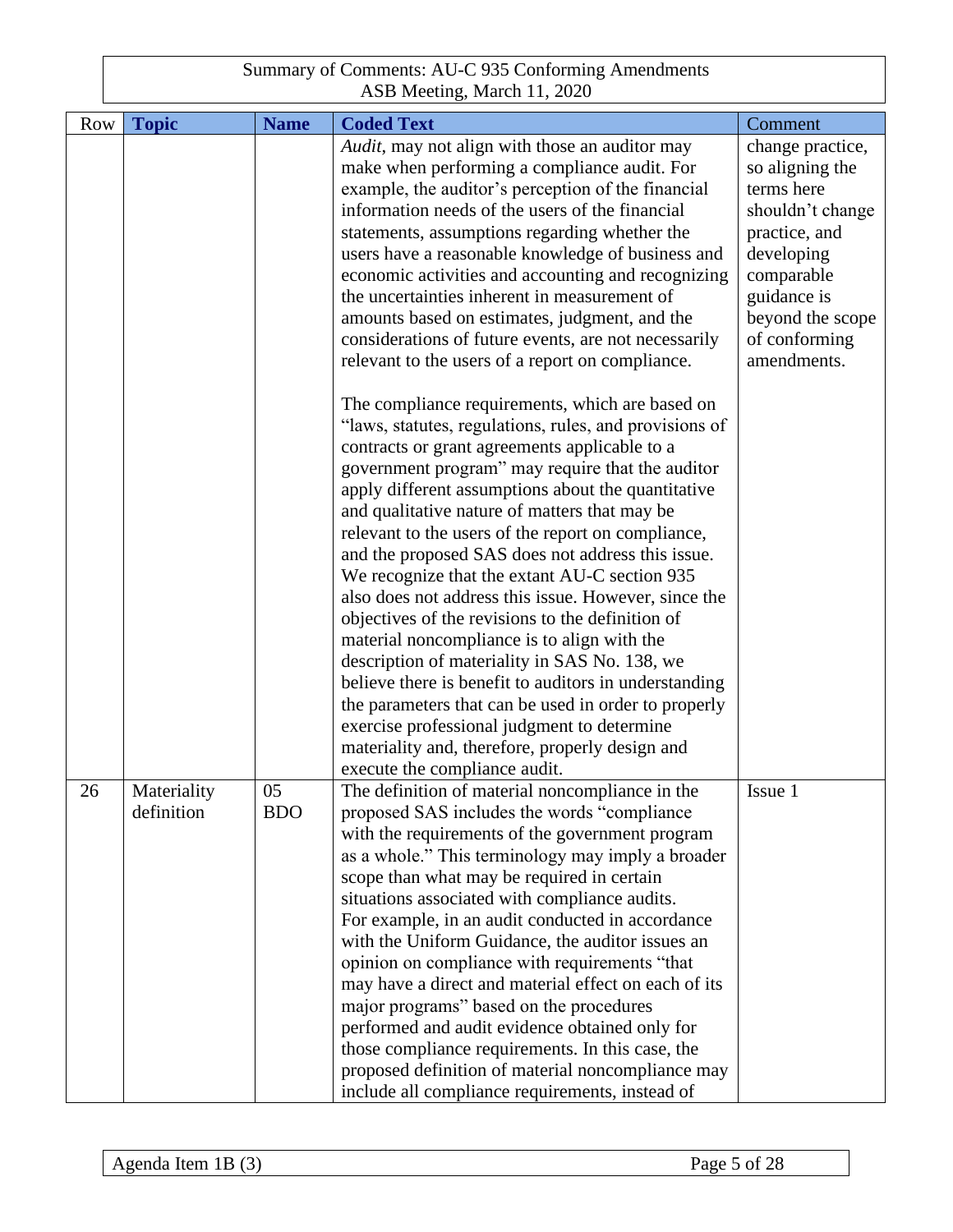| Row | <b>Topic</b>              | <b>Name</b>                      | <b>Coded Text</b>                                                                                                                                                                                                                                                                                                                                                                                                                                                                                                                                                                                                                                                                                                                                                                                                                         | Comment |
|-----|---------------------------|----------------------------------|-------------------------------------------------------------------------------------------------------------------------------------------------------------------------------------------------------------------------------------------------------------------------------------------------------------------------------------------------------------------------------------------------------------------------------------------------------------------------------------------------------------------------------------------------------------------------------------------------------------------------------------------------------------------------------------------------------------------------------------------------------------------------------------------------------------------------------------------|---------|
|     |                           |                                  | only those requirements that were considered to<br>have a direct and material effect on a major<br>program.                                                                                                                                                                                                                                                                                                                                                                                                                                                                                                                                                                                                                                                                                                                               |         |
|     |                           |                                  | Accordingly, we propose the following edits to the<br>definition of material noncompliance in<br>paragraph .11 that would be more consistent with<br>the words used in paragraph .30d.v. of the proposed<br>SAS.                                                                                                                                                                                                                                                                                                                                                                                                                                                                                                                                                                                                                          |         |
|     |                           |                                  | Paragraph .11 – Material noncompliance<br>"judgment made by a reasonable user about<br>compliance with the applicable compliance<br>requirements of the government program as a<br>whole at the level specified by the governmental<br>audit requirement based on the report on<br>compliance."                                                                                                                                                                                                                                                                                                                                                                                                                                                                                                                                           |         |
| 27  | Materiality<br>definition | 06 TN<br><b>State</b><br>Auditor | For $\P$ 11 (definitions) on page 37 in regard to the<br>definitions of material noncompliance and<br>probable, we are concerned with introducing<br>another modifier such as "substantial likelihood"<br>because it is subjective without more clarification<br>in how to apply the term. Is the term a higher<br>threshold than "probable" or should it be<br>interpreted the same? What is the board's intent<br>with the new term. If possible, we suggest the<br>board minimize identifiers as much as possible,<br>especially if different terms are intended to mean<br>the same.                                                                                                                                                                                                                                                  | Issue 1 |
| 28  | Materiality<br>definition | 09 WA<br><b>State</b><br>Auditor | We are unclear why the definition of material<br>noncompliance in paragraphs .11, .30.g.iv, and the<br>Illustrative Combined Report in .A44 is not parallel<br>to the definition of material misstatement in SAS<br>138 amendments to AU-C 700 and AU-C 320.<br>Moreover, the proposed definition appears to<br>contain circular reasoning. The determination of<br>materiality should not be based on the auditor's<br>report on compliance – rather, what is reported<br>should be based on the determination of<br>materiality. We strongly suggest making this<br>definition parallel to the definition of material<br>misstatement and removing "based on the report on<br>compliance" from the definition. If the definition is<br>not intended to be parallel, we would request<br>application guidance in the standard explaining | Issue 1 |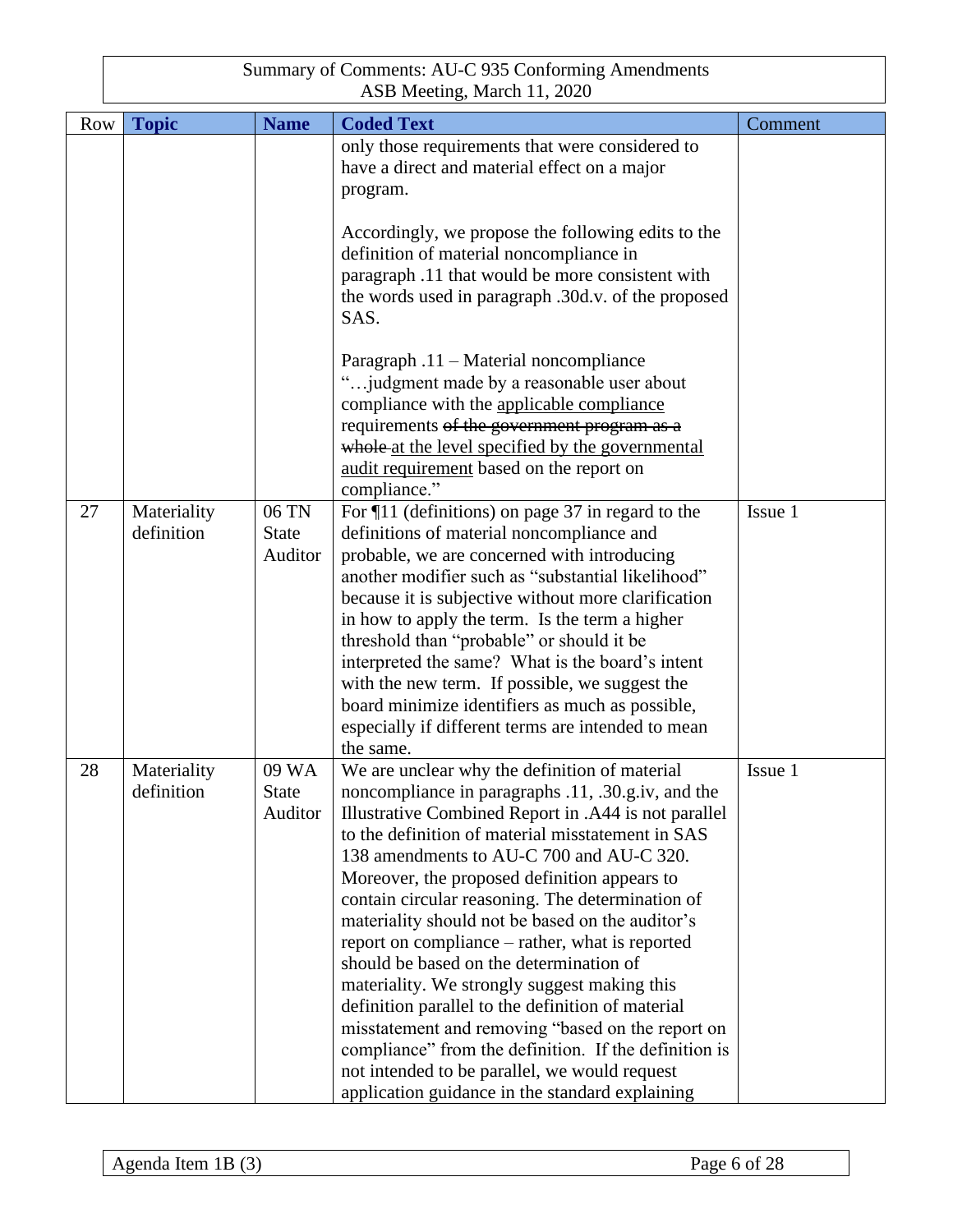| <b>Row</b> | <b>Topic</b>              | <b>Name</b>        | <b>Coded Text</b>                                                                                                                                                                                                                                                                                                                                                                                                                             | Comment    |
|------------|---------------------------|--------------------|-----------------------------------------------------------------------------------------------------------------------------------------------------------------------------------------------------------------------------------------------------------------------------------------------------------------------------------------------------------------------------------------------------------------------------------------------|------------|
|            |                           |                    | how the auditor would adjust their consideration of                                                                                                                                                                                                                                                                                                                                                                                           |            |
|            |                           |                    | materiality for noncompliance from their                                                                                                                                                                                                                                                                                                                                                                                                      |            |
|            |                           |                    | consideration of misstatements.                                                                                                                                                                                                                                                                                                                                                                                                               |            |
|            |                           |                    | Suggested edits for parallelism are as follows:                                                                                                                                                                                                                                                                                                                                                                                               |            |
|            |                           |                    | Materiality statement for financial audits:<br>"Misstatements are considered material if there is a<br>substantial likelihood that, individually or in the<br>aggregate, they would influence the judgment made<br>by a reasonable user based on the financial<br>statements."                                                                                                                                                                |            |
|            |                           |                    | Parallelism edits to the proposed materiality<br>statement in the Illustrative Combined Report<br>in .A44 for compliance audits                                                                                                                                                                                                                                                                                                               |            |
|            |                           |                    | Noncompliance with the compliance requirements<br>referred to above is considered quantitatively or<br>qualitatively material to compliance if there is a<br>substantial likelihood that, individually or in the<br>aggregate, it would influence the judgment made<br>by a reasonable user about compliance with the<br>requirements referred to above of the government<br>program as a whole based on the report on<br>compliance          |            |
| 29         | Materiality<br>definition | 12<br><b>FICPA</b> | Even though the government audit<br>requirement does not specifically spell out<br>the definition of material noncompliance,<br>the Committee greatly appreciates the step<br>taken by the ASB to provide a revision in<br>the proposed amendments that clearly<br>defines material noncompliance in<br>consistency with the description of<br>materiality in SAS No. 138, Amendments to<br>the Description of the Concept of<br>Materiality. | Supportive |
| 30         | Materiality<br>definition | 13<br><b>KPMG</b>  | The revised definition of material<br>noncompliance is sufficiently aligned with the<br>description of materiality in the SAS 138,<br>Amendments to the Description of the Concept<br>of Materiality.                                                                                                                                                                                                                                         | Supportive |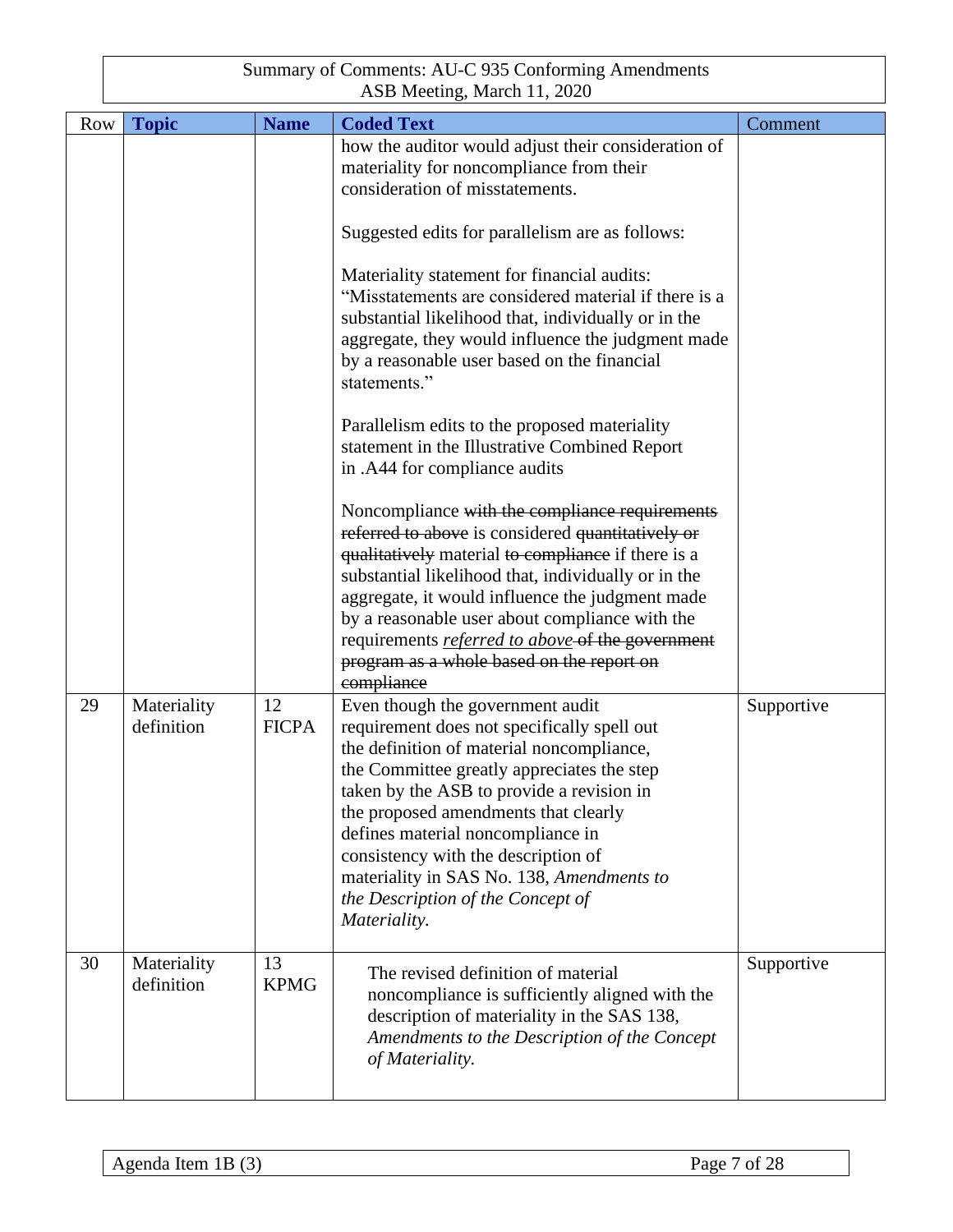|            | Summary of Comments: AU-C 935 Conforming Amendments<br>ASB Meeting, March 11, 2020 |                          |                                                                                                                                                                                                                                                                                                                                                                                                                                                                                                                                                                                                                                                                                                                                                                                                                                                                                                                                                                                                                                                  |                                                                                                       |  |  |
|------------|------------------------------------------------------------------------------------|--------------------------|--------------------------------------------------------------------------------------------------------------------------------------------------------------------------------------------------------------------------------------------------------------------------------------------------------------------------------------------------------------------------------------------------------------------------------------------------------------------------------------------------------------------------------------------------------------------------------------------------------------------------------------------------------------------------------------------------------------------------------------------------------------------------------------------------------------------------------------------------------------------------------------------------------------------------------------------------------------------------------------------------------------------------------------------------|-------------------------------------------------------------------------------------------------------|--|--|
| <b>Row</b> | <b>Topic</b>                                                                       | <b>Name</b>              | <b>Coded Text</b>                                                                                                                                                                                                                                                                                                                                                                                                                                                                                                                                                                                                                                                                                                                                                                                                                                                                                                                                                                                                                                | Comment                                                                                               |  |  |
| 31         | Materiality<br>definition                                                          | 14<br>PwC                | In addition, while we agree with the revisions to the<br>definition of material noncompliance, we believe<br>an explicit reference within the definition to<br>paragraph A7 is necessary. This is because for<br>Uniform Guidance compliance audits, the<br>determination of a finding being considered<br>material or not is in relation to the type of<br>compliance requirement, rather than the program as<br>a whole.                                                                                                                                                                                                                                                                                                                                                                                                                                                                                                                                                                                                                       | Disagree with<br>need for cross-<br>reference. Same<br>structure exists<br>in extant AU-C<br>section. |  |  |
|            | Paragraphs 30 and A44 (Issue 2)                                                    |                          |                                                                                                                                                                                                                                                                                                                                                                                                                                                                                                                                                                                                                                                                                                                                                                                                                                                                                                                                                                                                                                                  |                                                                                                       |  |  |
| 32         | Par. 30d                                                                           | 08<br>Deloitte<br>Touche | The editorial recommendations below are to align<br>the elements of the auditor's report in paragraph .30<br>with the illustrative auditor's report in paragraph<br>.A44 of AU-C section 935, Exhibit - Illustrative<br>Combined Report on Compliance and Internal<br>Control Over Compliance.<br>d. Opinion. The first section of the<br>auditor's report on compliance should<br>include the auditor's opinion and section<br>with a heading that includes the word<br>"Opinion" and indicates the <b>reporting</b><br>level pursuant to specified by the<br>governmental audit requirement. The<br>"Opinion" section of the auditor's report<br>should also do the following:<br>.<br>v. When expressing an unmodified<br>opinion, state that, in the auditor's<br>opinion, the entity complied, in all<br>material respects, with the<br>applicable compliance<br>requirements [indicate at the<br>reporting level pursuant to<br>specified by the governmental<br>audit requirement] for the [specify]<br>the period covered by the report. | Agree                                                                                                 |  |  |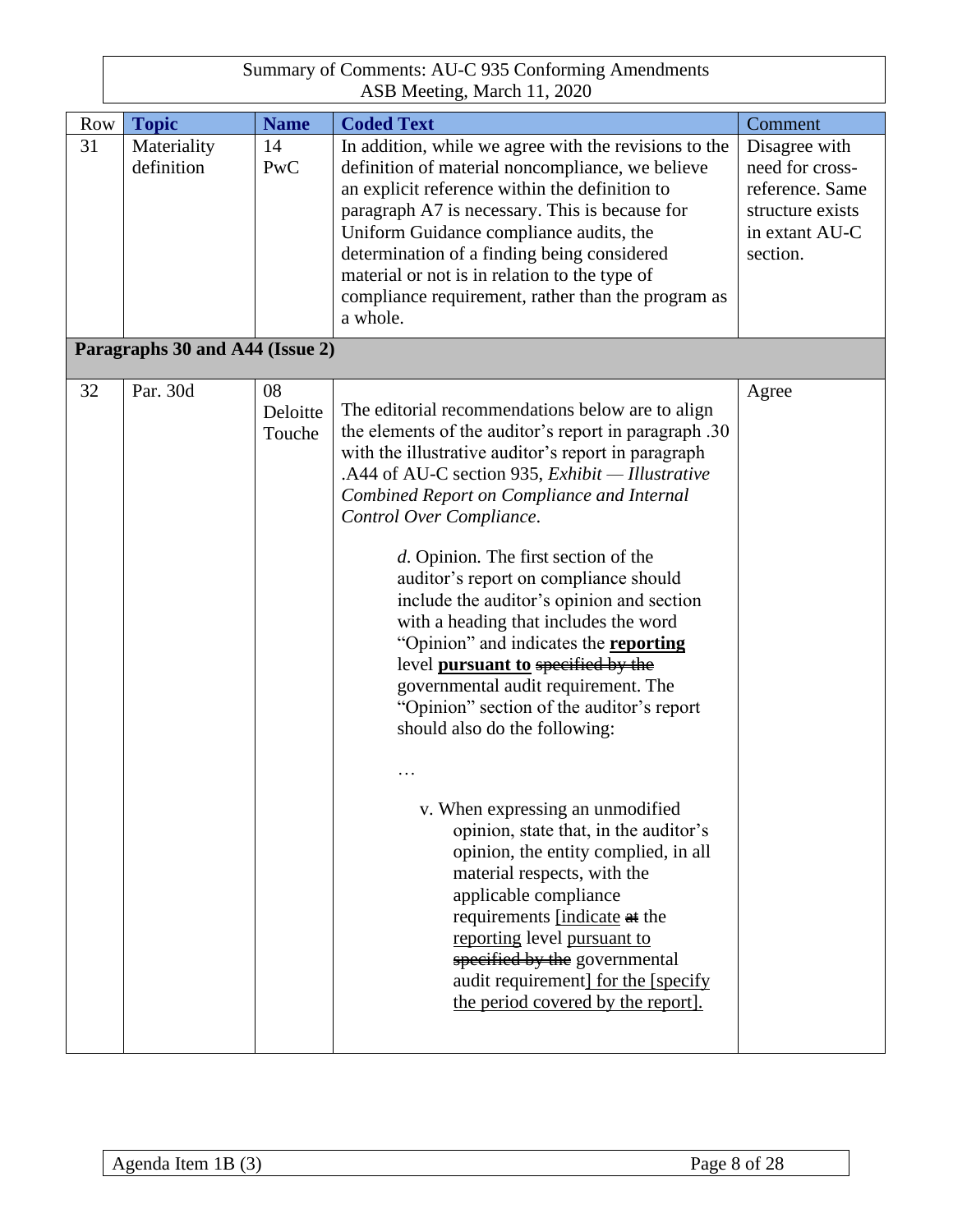| Summary of Comments: AU-C 935 Conforming Amendments |
|-----------------------------------------------------|
| ASB Meeting, March 11, 2020                         |

| <b>Row</b> | <b>Topic</b> | <b>Name</b>              | <b>Coded Text</b>                                                                                                                                                                                                                                                                                                                                                                                                                                                                                            | Comment                                                              |
|------------|--------------|--------------------------|--------------------------------------------------------------------------------------------------------------------------------------------------------------------------------------------------------------------------------------------------------------------------------------------------------------------------------------------------------------------------------------------------------------------------------------------------------------------------------------------------------------|----------------------------------------------------------------------|
| 33         | Par. 30e     | 08<br>Deloitte<br>Touche | To align the elements of the auditor's report in<br>paragraph .30 with the illustrative auditor's report<br>in paragraph .A44<br>e. Basis for Opinion                                                                                                                                                                                                                                                                                                                                                        | Agree                                                                |
|            |              |                          | v. Stated that the compliance audit<br>does not provide a legal<br>determination of the entity's<br>compliance with the applicable<br>compliance requirements.                                                                                                                                                                                                                                                                                                                                               |                                                                      |
| 34         | Par. 30f     | 08<br>Deloitte<br>Touche | To align the elements of the auditor's report in<br>paragraph .30 with the illustrative auditor's report<br>in paragraph .A44<br>Management's Responsibilities. The<br>f.<br>auditor's report on compliance<br>provisions of contracts or grant<br>agreements applicable to the entity's<br>government programs                                                                                                                                                                                              | Agree                                                                |
| 35         | Par. 30f     | 02 GT                    | In order to be consistent with paragraph .32 of AU-<br>C 700 (SAS 134), we propose the following edits to<br>this paragraph.<br>This section of the auditor's report should<br>describe management's responsibility for<br>compliance with the applicable compliance<br>requirements and for the design, implementation,<br>and maintenance of designing, implementing, and<br>maintaining effective internal control over<br>compliance                                                                     | Agree                                                                |
| 36         | Par. 30f     | 05<br><b>BDO</b>         | Paragraph .30m. includes the words "has taken<br>responsibility for understanding and complying<br>with the applicable compliance requirements;"<br>however, the definition of applicable compliance<br>requirements in paragraph .11 is limited to those<br>compliance requirements that are subject to the<br>compliance audit. Because the applicable<br>compliance requirements subject to the audit<br>specified by the governmental audit requirement<br>may not encompass all compliance requirements | Not changed;<br>this is consistent<br>with the extant<br>report, and |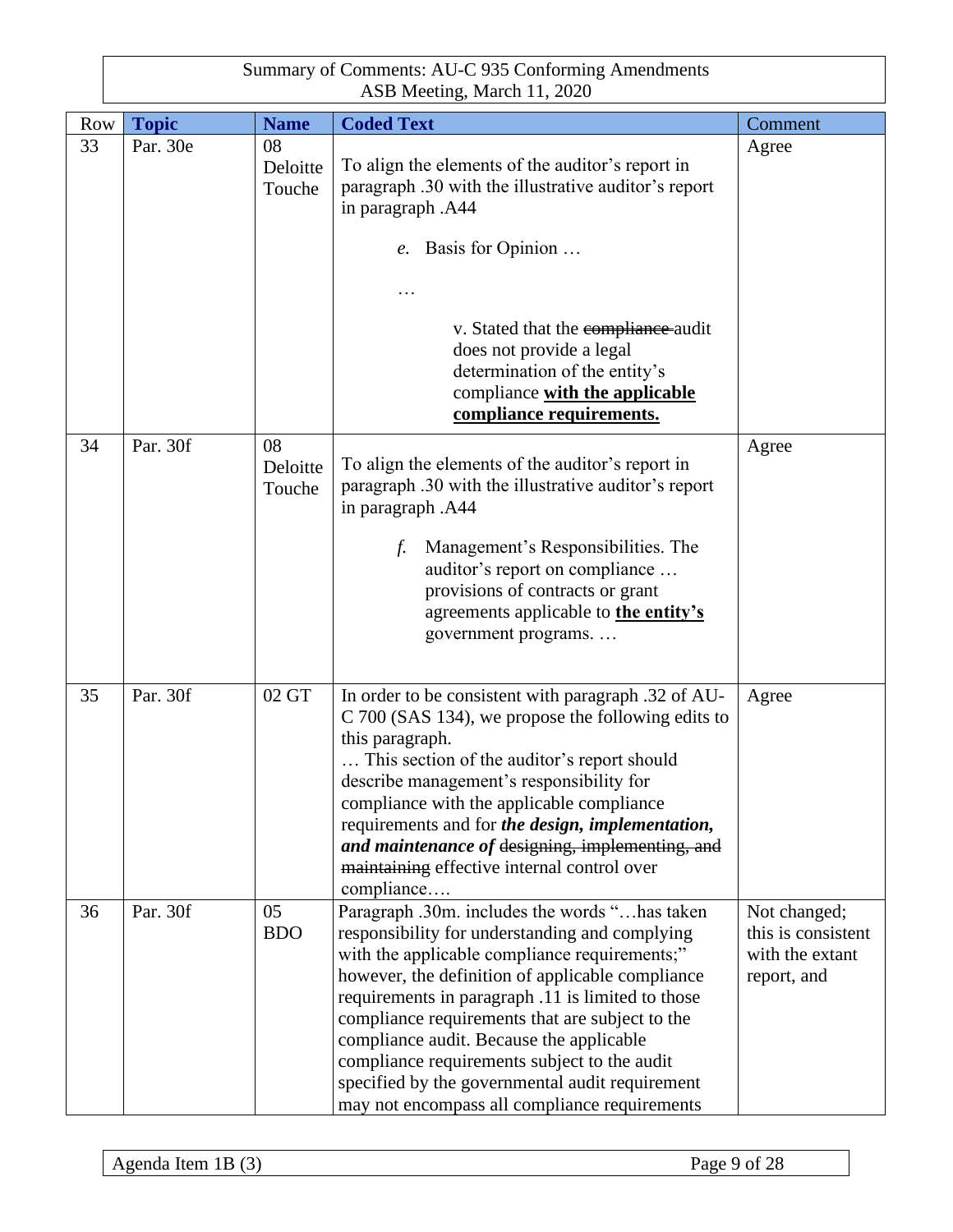| <b>Row</b> | <b>Topic</b> | <b>Name</b> | <b>Coded Text</b>                                                                                                                                                                                                                                                                                                                                                                                                                                                                                                                                                                                                                                                                                                                                                                                                                                                           | Comment |
|------------|--------------|-------------|-----------------------------------------------------------------------------------------------------------------------------------------------------------------------------------------------------------------------------------------------------------------------------------------------------------------------------------------------------------------------------------------------------------------------------------------------------------------------------------------------------------------------------------------------------------------------------------------------------------------------------------------------------------------------------------------------------------------------------------------------------------------------------------------------------------------------------------------------------------------------------|---------|
|            |              |             | related to a government program, this phrase<br>appears to limit the responsibilities of management<br>for compliance with other laws, statutes,<br>regulations, rules, and provisions of contracts or<br>grant agreements applicable to the entity's<br>government programs. The inclusion of the word<br>"applicable" before "compliance requirements" is<br>not consistent with the contents of paragraph .8(a),<br>nor with the definition of compliance requirements<br>found in paragraph .11, which are not limited to<br>those requirements that are subject to the audit.<br>Accordingly, we proposed the following edits:                                                                                                                                                                                                                                         |         |
|            |              |             | Paragraph .30f - Management's Responsibilities.<br>The auditor's report on compliance should include a<br>section with the heading "Responsibilities of<br>Management for Compliance." This section of the<br>auditor's report should describe management's<br>responsibility for compliance with the applicable<br>compliance requirements and for designing,<br>implementing, and maintaining effective internal<br>control over compliance with the requirements of<br>laws, statutes, regulations, rules, and provisions of<br>contracts or grant agreements applicable to<br>government programs. If the document containing<br>the auditor's report contains a separate statement by<br>management about its responsibility for the<br>applicable compliance requirements, the auditor's<br>report should not include a reference to such<br>statement by management. |         |
| 37         | Par. 30g     | 03 EY       | We recommend the following edit to paragraph<br>30.g.iv of AU-C section 935:<br>"State that noncompliance with the applicable<br>compliance requirements is to be considered<br>quantitatively or qualitatively material to<br>compliance if there is a substantial likelihood that,<br>individually or in the aggregate, it would influence<br>the judgment made by a reasonable user about<br>compliance with the requirements of the<br>government program as a whole based on the report<br>on compliance"                                                                                                                                                                                                                                                                                                                                                              | Agree   |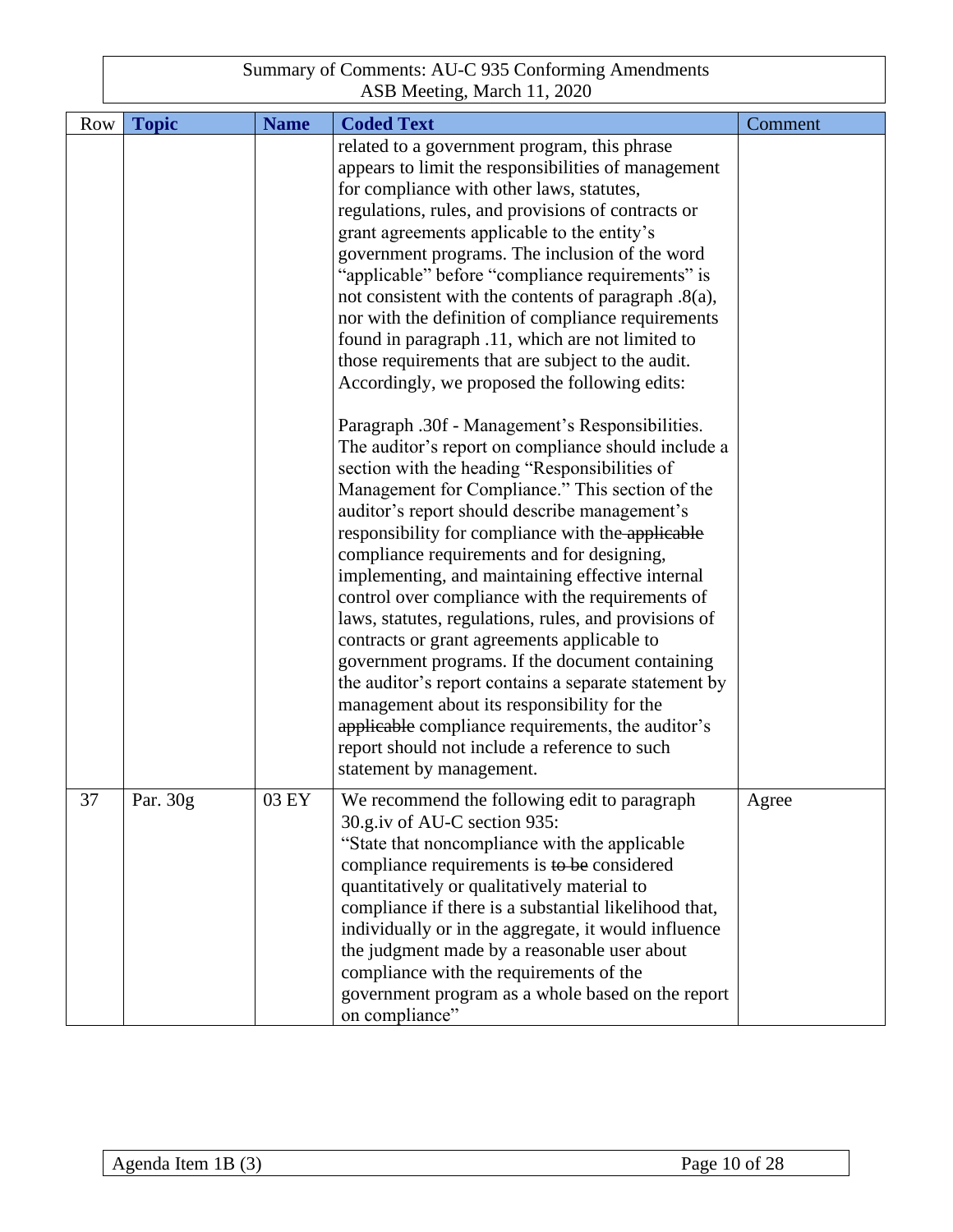|     | Summary of Comments: AU-C 935 Conforming Amendments<br>ASB Meeting, March 11, 2020 |                  |                                                                                                                                                                                                                                                                                                                                                                                                                                                                                                                                                                                                                                                                                                                                                                                                                                                                                                                                                                                                                                                                                                                                                                                                                                                                                                            |                                                             |  |
|-----|------------------------------------------------------------------------------------|------------------|------------------------------------------------------------------------------------------------------------------------------------------------------------------------------------------------------------------------------------------------------------------------------------------------------------------------------------------------------------------------------------------------------------------------------------------------------------------------------------------------------------------------------------------------------------------------------------------------------------------------------------------------------------------------------------------------------------------------------------------------------------------------------------------------------------------------------------------------------------------------------------------------------------------------------------------------------------------------------------------------------------------------------------------------------------------------------------------------------------------------------------------------------------------------------------------------------------------------------------------------------------------------------------------------------------|-------------------------------------------------------------|--|
| Row | <b>Topic</b>                                                                       | <b>Name</b>      | <b>Coded Text</b>                                                                                                                                                                                                                                                                                                                                                                                                                                                                                                                                                                                                                                                                                                                                                                                                                                                                                                                                                                                                                                                                                                                                                                                                                                                                                          | Comment                                                     |  |
| 38  | Par. 30g                                                                           | 05<br><b>BDO</b> | Paragraph .30g.vi includes the phrase "identified<br>during the audit" which is not consistent with<br>paragraph .36 which instead uses the phrase<br>"identified during the compliance audit".<br>Accordingly, we suggest the following edits to<br>Paragraph $.30(g)(vi)$ of the proposed SAS:                                                                                                                                                                                                                                                                                                                                                                                                                                                                                                                                                                                                                                                                                                                                                                                                                                                                                                                                                                                                           | Agree                                                       |  |
|     |                                                                                    |                  | vi. State that the auditor is required to communicate<br>with those charged with governance regarding,<br>among other matters, the planned scope and<br>timing of the audit and any significant<br>deficiencies and material weaknesses in internal<br>control over compliance that the auditor<br>identified during the compliance audit.                                                                                                                                                                                                                                                                                                                                                                                                                                                                                                                                                                                                                                                                                                                                                                                                                                                                                                                                                                 |                                                             |  |
| 39  | Par. 30g                                                                           | 05<br><b>BDO</b> | Point (3) in paragraph .30g.v. of the proposed SAS<br>describes<br>the<br>requirement<br>"obtain<br>to<br>an<br>understanding of the applicable compliance<br>requirements." In a compliance audit, we believe<br>that the auditor would first obtain an understanding<br>of the applicable compliance requirements, then<br>identify the risks of material noncompliance whether<br>due to fraud or error, obtain an understanding of the<br>entity's internal control as specified by the<br>governmental audit requirement, and only then<br>assess the risk of material noncompliance whether<br>due to fraud of error and design and perform audit<br>procedures responsive to those risks. The suggested<br>edits below are consistent with the requirements<br>specified by the Uniform Guidance, and would also<br>flexible<br>enough to accommodate<br>other<br>be<br>government audit requirements.<br>v. Describe an audit by stating that, in performing an<br>audit in accordance with GAAS, Government<br>Auditing Standards, and the [insert the name of<br>the governmental audit requirement or program-<br>specific audit guide] the auditor's responsibilities<br>are to<br>exercise professional judgment and maintain<br>professional skepticism throughout the audit.<br>[no change] | True but<br>inconsistent with<br>SAS 134. See<br>issue $#3$ |  |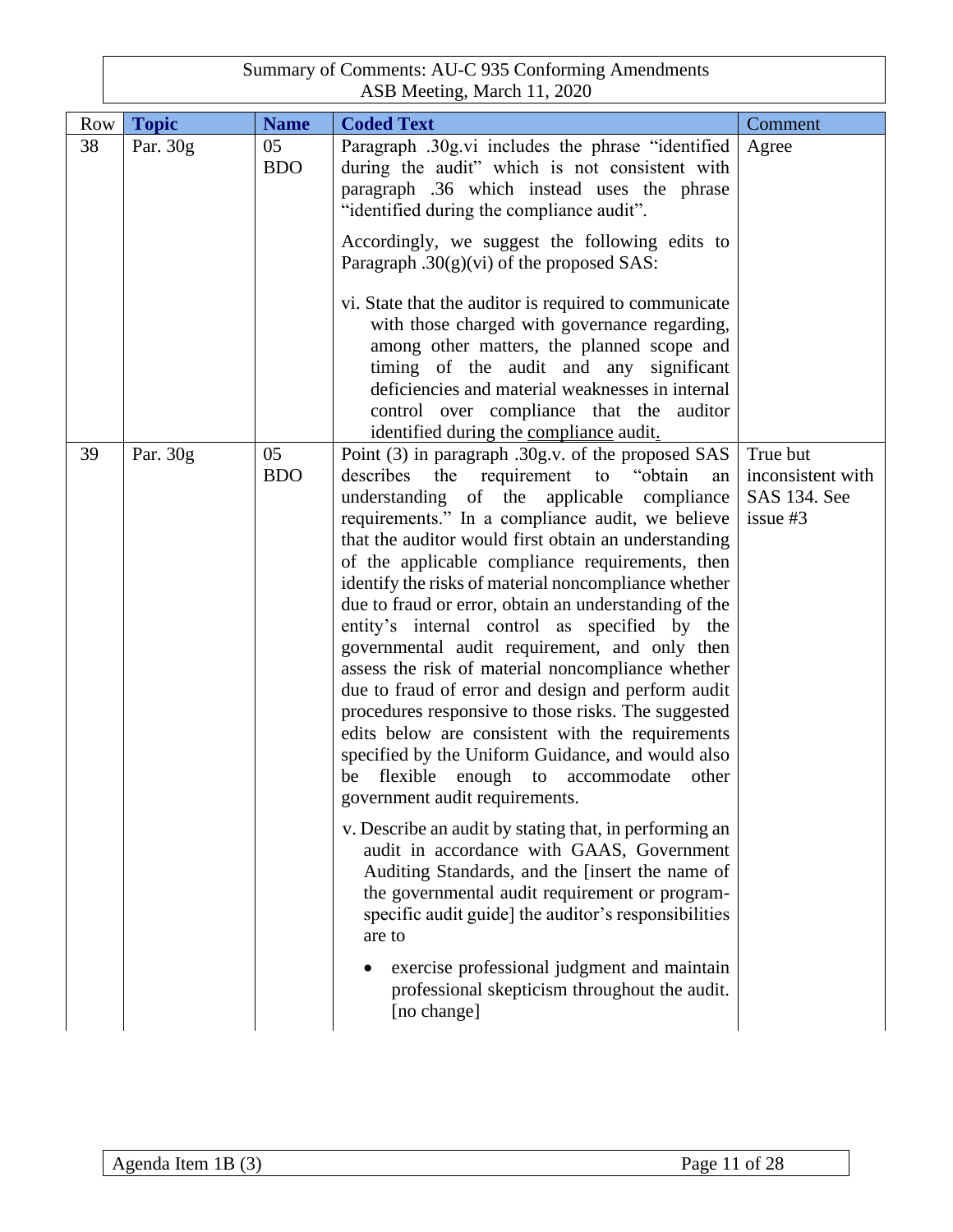| Row | <b>Topic</b> | <b>Name</b> | <b>Coded Text</b>                                                                                                                                                                                                                                                                                                                                                                                                                                                                                                                                        | Comment                                                                                                        |
|-----|--------------|-------------|----------------------------------------------------------------------------------------------------------------------------------------------------------------------------------------------------------------------------------------------------------------------------------------------------------------------------------------------------------------------------------------------------------------------------------------------------------------------------------------------------------------------------------------------------------|----------------------------------------------------------------------------------------------------------------|
|     |              |             | obtain an understanding of the applicable<br>compliance requirements identify and assess<br>the risks of material noncompliance whether<br>due to fraud or error, and design and perform<br>audit procedures responsive to those risks.<br>Such procedures include examining, on a test<br>basis, evidence regarding the entity's<br>compliance with applicable compliance<br>requirements and performing such other<br>procedures as the auditor considered<br>necessary in the circumstances.                                                          |                                                                                                                |
|     |              |             | obtain an understanding of the applicable<br>compliance requirements and the entity's<br>internal control over compliance relevant to<br>the audit in order to design audit procedures<br>that are appropriate in the circumstances and<br>to test and report on internal control over<br>accordance<br>compliance in<br>with<br>[the<br>governmental audit requirement], but not for<br>the purpose of expressing an opinion on the<br>effectiveness of the entity's internal control<br>over compliance. Accordingly, no such<br>opinion is expressed. |                                                                                                                |
|     |              |             | identify and assess the risks of material<br>noncompliance whether due to fraud or error,<br>and design and perform audit procedures<br>responsive to those risks. Such procedures<br>include examining, on a test basis, evidence<br>regarding the entity's compliance with<br>applicable compliance requirements and<br>performing such other procedures as the<br>auditor<br>considered<br>necessary<br>the<br>in<br>circumstances.                                                                                                                   |                                                                                                                |
| 40  | Par. 30g     | 03 EY       | Extant AU-C section 935, paragraph 30.e.v, states<br>the following:<br>"A statement that the compliance audit does not<br>provide a legal determination of the entity's<br>compliance"<br>We observe that this requirement was removed<br>from the proposed amendments to AU-C section<br>935. However, we believe the extant requirement<br>should be retained and presented as new AU-C<br>935.30.g.vii.                                                                                                                                               | While the<br>placement of this<br>statement in the<br>report moved, it<br>is still required<br>by par. 30.e.v. |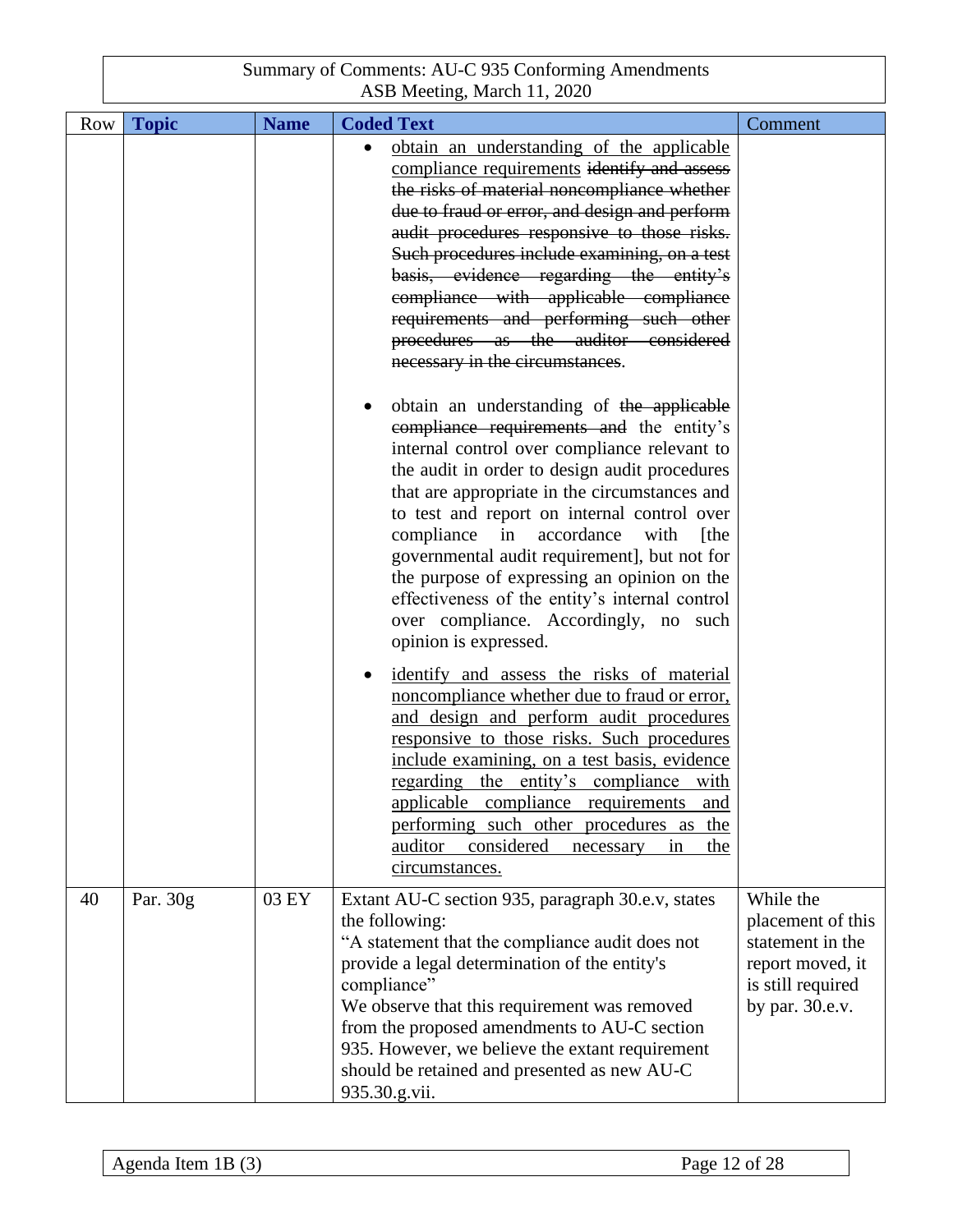| Summary of Comments: AU-C 935 Conforming Amendments |
|-----------------------------------------------------|
| ASB Meeting, March 11, 2020                         |

| <b>Row</b> | <b>Topic</b> | <b>Name</b>              | <b>Coded Text</b>                                                                                                                                                                                                                                                                                                                                                                                                                                 | Comment        |
|------------|--------------|--------------------------|---------------------------------------------------------------------------------------------------------------------------------------------------------------------------------------------------------------------------------------------------------------------------------------------------------------------------------------------------------------------------------------------------------------------------------------------------|----------------|
| 41         | Par. 30g     | 08<br>Deloitte<br>Touche | To align the elements of the auditor's report in<br>paragraph .30 with the illustrative auditor's report<br>in paragraph .A44                                                                                                                                                                                                                                                                                                                     |                |
|            |              |                          | g. Auditor's Responsibilities                                                                                                                                                                                                                                                                                                                                                                                                                     |                |
|            |              |                          | i. State that the objectives of the<br>auditor are to                                                                                                                                                                                                                                                                                                                                                                                             |                |
|            |              |                          | $(1) \ldots$                                                                                                                                                                                                                                                                                                                                                                                                                                      |                |
|            |              |                          | (2) Express an opinion on the<br>entity's compliance with the<br>applicable compliance<br>requirements based on the<br>eompliance audit                                                                                                                                                                                                                                                                                                           | See Issue 3    |
|            |              |                          |                                                                                                                                                                                                                                                                                                                                                                                                                                                   |                |
|            |              |                          | iv. State that noncompliance with<br>the applicable compliance<br>requirements is to be considered<br>quantitatively or qualitatively<br>material to compliance if there is<br>a substantial likelihood that,<br>individually or in the aggregate,<br>it would influence the judgment<br>made by a reasonable user about<br>compliance with the<br>requirements of the government<br>program as a whole based on the<br>report on compliance<br>. | See Issue 1    |
|            |              |                          | <b>D&amp;T Note:</b> The proposed<br>amendment to strike the words "to<br>compliance" is to align with the<br>definition of Material<br><i>noncompliance</i> in paragraph .11 of<br>the proposed SAS.                                                                                                                                                                                                                                             |                |
| 42         | Par. 30i     | 02 GT                    | For clarity and consistency, we recommend the<br>following edit:<br>ii. States that the auditor's consideration of the<br>entity's internal control over compliance was not                                                                                                                                                                                                                                                                       | Agree; revised |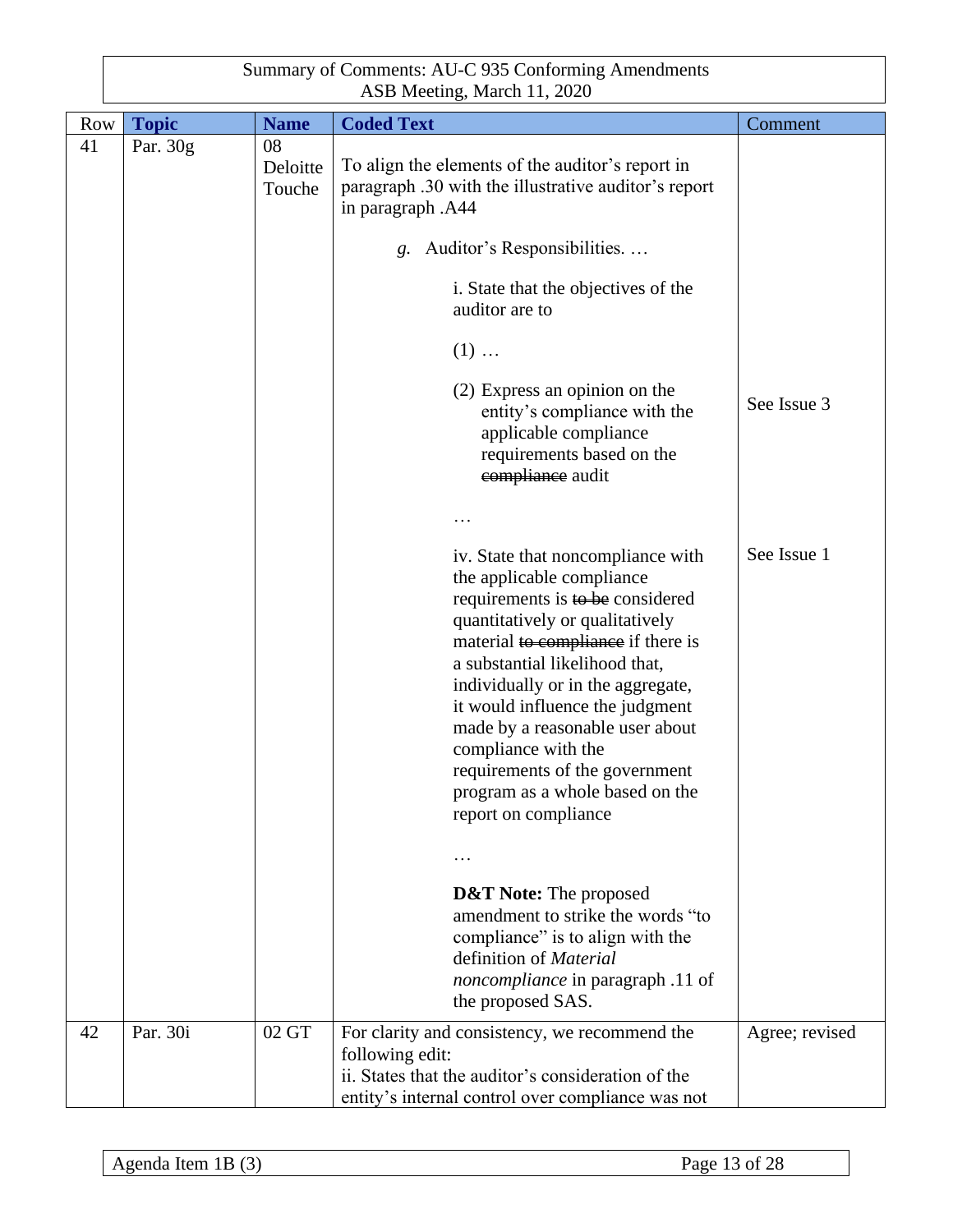|            |              |                          | Summary of Comments: AU-C 935 Conforming Amendments<br>ASB Meeting, March 11, 2020                                                                                                                                                                                                                                                                                                                                                                                                                                                                                                                                                                                                                                                                                                                                                                                                            |                            |
|------------|--------------|--------------------------|-----------------------------------------------------------------------------------------------------------------------------------------------------------------------------------------------------------------------------------------------------------------------------------------------------------------------------------------------------------------------------------------------------------------------------------------------------------------------------------------------------------------------------------------------------------------------------------------------------------------------------------------------------------------------------------------------------------------------------------------------------------------------------------------------------------------------------------------------------------------------------------------------|----------------------------|
| <b>Row</b> | <b>Topic</b> | <b>Name</b>              | <b>Coded Text</b>                                                                                                                                                                                                                                                                                                                                                                                                                                                                                                                                                                                                                                                                                                                                                                                                                                                                             | Comment                    |
|            |              |                          | designed to identify all deficiencies in internal<br>control over compliance that might be material<br>weaknesses or significant deficiencies in internal<br>control over compliance and therefore material<br>weaknesses or significant deficiencies may exist<br>that were not identified.                                                                                                                                                                                                                                                                                                                                                                                                                                                                                                                                                                                                  |                            |
| 43         | Par. 30i     | 08<br>Deloitte<br>Touche | To align the elements of the auditor's report in<br>paragraph .30 with the illustrative auditor's report<br>in paragraph .A44<br>Report on Internal Control Over<br>i.<br>Compliance<br>ii. States that the auditor's<br>consideration of the entity's<br>internal control over compliance<br>was for the limited purpose<br>described in the Auditor's<br><b>Responsibilities for the Audit</b><br>of Compliance section above<br>and was not designed to identify<br>all deficiencies in internal control<br>over compliance that might be<br>material weaknesses or<br>significant deficiencies in<br>internal control over compliance<br>and therefore material<br>weaknesses or significant<br>deficiencies in internal control<br>over compliance may exist that<br>were not identified.<br>iv. iii. Describes any identified<br>material weaknesses and<br>significant deficiencies in | Agree; all<br>changes made |
|            |              |                          | internal control over compliance<br>or a reference to an<br>accompanying schedule<br>containing such a description.<br>$\frac{1}{2}$ iv. If no material weaknesses<br>in internal control over<br>compliance were identified,                                                                                                                                                                                                                                                                                                                                                                                                                                                                                                                                                                                                                                                                 |                            |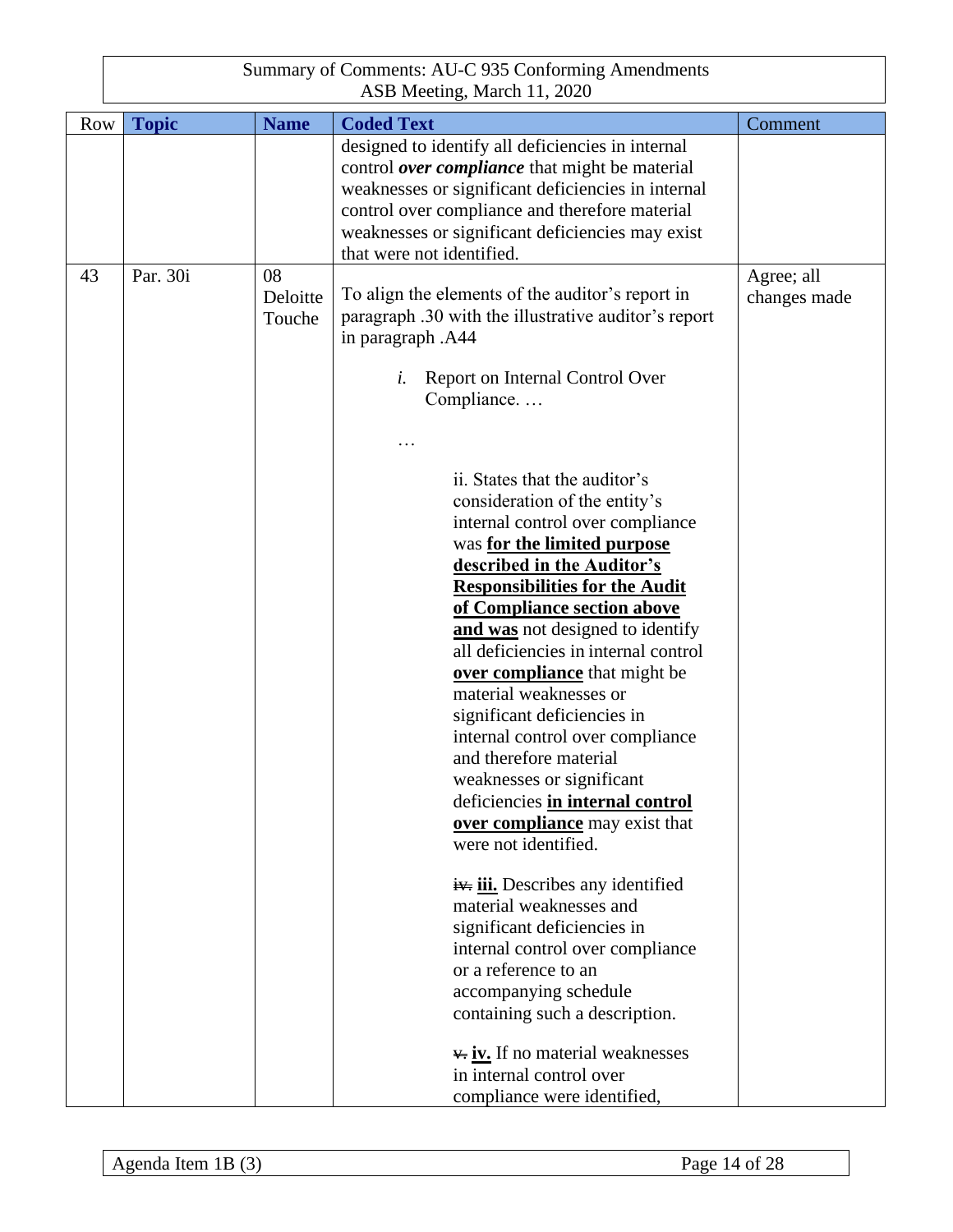| Row | <b>Topic</b> | <b>Name</b>      | <b>Coded Text</b>                                                                                                                                                                                                                                                                                                                                                                                                                                                                                                                                                                                                                                                                                                                                                                                                                                                                                                                                                                                                                                                                                                                                                                                                                                                                                                                                                                                                                                                                | Comment |
|-----|--------------|------------------|----------------------------------------------------------------------------------------------------------------------------------------------------------------------------------------------------------------------------------------------------------------------------------------------------------------------------------------------------------------------------------------------------------------------------------------------------------------------------------------------------------------------------------------------------------------------------------------------------------------------------------------------------------------------------------------------------------------------------------------------------------------------------------------------------------------------------------------------------------------------------------------------------------------------------------------------------------------------------------------------------------------------------------------------------------------------------------------------------------------------------------------------------------------------------------------------------------------------------------------------------------------------------------------------------------------------------------------------------------------------------------------------------------------------------------------------------------------------------------|---------|
|     |              |                  | includes a statement to that<br>effect.<br>$\frac{1}{11}$ v. States that the audit was<br>not designed for the purpose of<br>expressing an opinion on the<br>effectiveness of the entity's<br>internal control over compliance.<br>Accordingly, no such opinion is<br>expressed.<br><b>D&amp;T Note:</b> The proposed<br>reordering the required elements is<br>to align with the layout in the<br>illustrative report.                                                                                                                                                                                                                                                                                                                                                                                                                                                                                                                                                                                                                                                                                                                                                                                                                                                                                                                                                                                                                                                          |         |
| 44  | Par. 30m     | 05<br><b>BDO</b> | Paragraph .30m. includes the words "has taken<br>responsibility for understanding and complying<br>with the applicable compliance requirements;"<br>however, the definition of applicable compliance<br>requirements in paragraph .11 is limited to those<br>compliance requirements that are subject to the<br>compliance audit. Because the applicable<br>compliance requirements subject to the audit<br>specified by the governmental audit requirement<br>may not encompass all compliance requirements<br>related to a government program, this phrase<br>appears to limit the responsibilities of management<br>for compliance with other laws, statutes,<br>regulations, rules, and provisions of contracts or<br>grant agreements applicable to the entity's<br>government programs. The inclusion of the word<br>"applicable" before "compliance requirements" is<br>not consistent with the contents of paragraph .8(a),<br>nor with the definition of compliance requirements<br>found in paragraph .11, which are not limited to<br>those requirements that are subject to the audit.<br>Accordingly, we proposed the following edits:<br>Paragraph .30m - The date of the auditor's report.<br>The auditor's report should be dated no earlier than<br>the date on which the auditor has obtained<br>sufficient appropriate audit evidence on which to<br>base the auditor's opinion on compliance, including<br>evidence that management has asserted that it has | Agree   |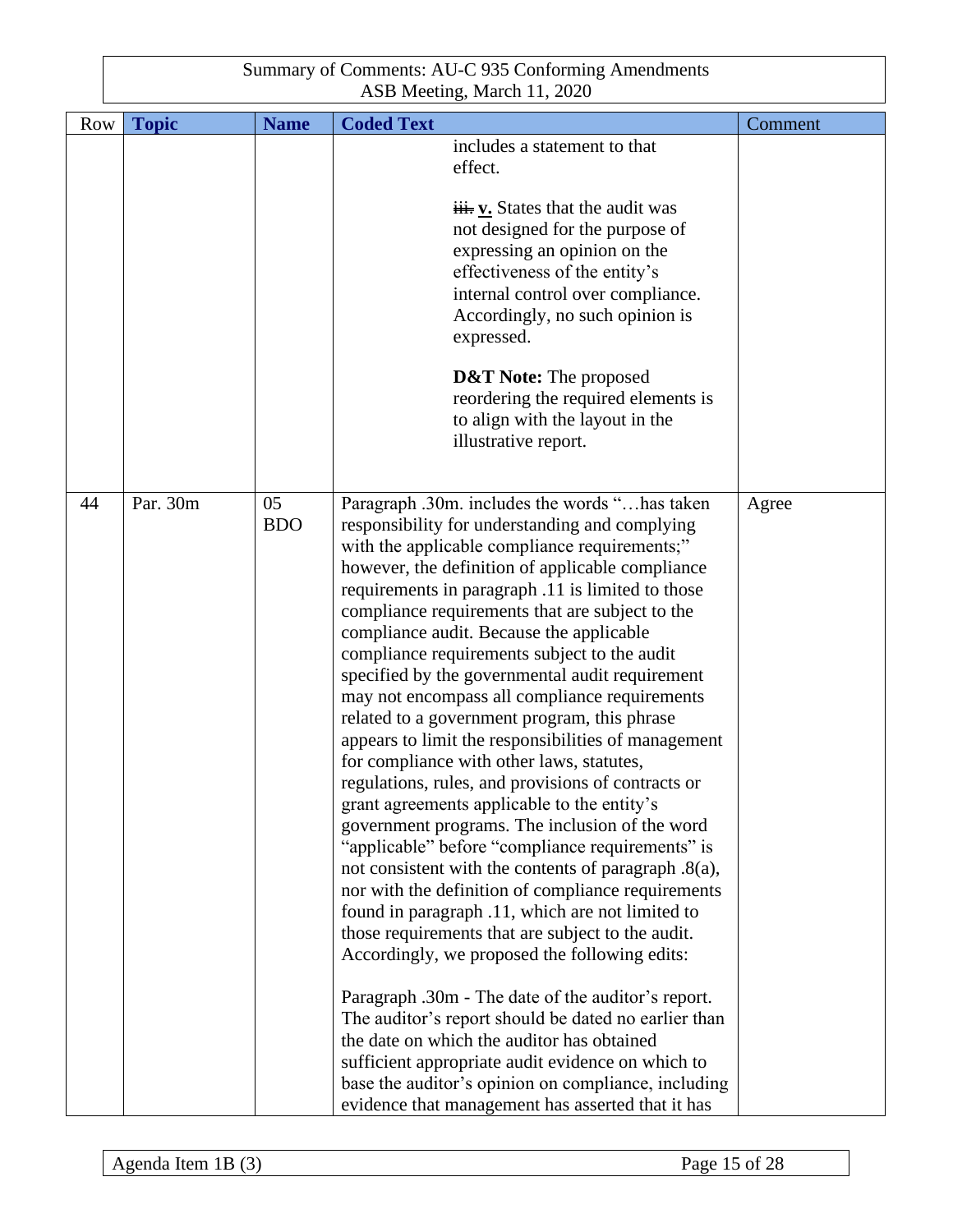| Row | <b>Topic</b> | <b>Name</b>      | <b>Coded Text</b>                                                                                                                                                                                                                                                                                                                                                                                                                                                                                                                                                                                                                                                                                                                                                                                                                                                                                                                                                                                                      | Comment                                                        |
|-----|--------------|------------------|------------------------------------------------------------------------------------------------------------------------------------------------------------------------------------------------------------------------------------------------------------------------------------------------------------------------------------------------------------------------------------------------------------------------------------------------------------------------------------------------------------------------------------------------------------------------------------------------------------------------------------------------------------------------------------------------------------------------------------------------------------------------------------------------------------------------------------------------------------------------------------------------------------------------------------------------------------------------------------------------------------------------|----------------------------------------------------------------|
|     |              |                  | identified the entity's government programs and<br>has taken responsibility for understanding and<br>complying with the applicable compliance<br>requirements.                                                                                                                                                                                                                                                                                                                                                                                                                                                                                                                                                                                                                                                                                                                                                                                                                                                         |                                                                |
| 45  | Par. 31      | 03 EY            | We recommend moving the following content from<br>paragraph 31 of AU-C section 935 to paragraph 30<br>of AU-C section 935:<br>A combined report on compliance and internal<br>control over compliance is presented in the exhibit<br>"Illustrative Combined Report on Compliance With<br>Applicable Requirements and Internal Control Over<br>Compliance — (Unmodified Opinion on<br>Compliance; No Material Weaknesses or<br>Significant Deficiencies in Internal Control Over<br>Compliance Identified)."                                                                                                                                                                                                                                                                                                                                                                                                                                                                                                            | Agree                                                          |
| 46  | Par. A44     | 03 EY            | We recommend the following edit to the "Report<br>on Internal Control Over Compliance" section of<br>the Illustrative report in paragraph A44 of AU-C<br>section 935 to align with the wording in the<br>"Illustrative No Material Weakness<br>Communication" in paragraph A39 of AU-C<br>section 265:<br>"Our consideration of internal control over<br>compliance was for the limited purpose described<br>in the Auditor's Responsibilities for the Audit of<br>Compliance section above and was not designed to<br>identify all deficiencies in internal control over<br>compliance that might be material weaknesses or<br>significant deficiencies in internal control over<br>compliance. Given these limitations, during our<br><i>audit</i> Wwe did not identify any deficiencies in internal<br>control over compliance that we consider to be<br>material weaknesses, as defined above. However,<br>material weaknesses in internal control over<br>compliance may exist that have not been<br>identified." | Agree                                                          |
| 47  | Par. A44     | 05<br><b>BDO</b> | For purposes of consistency with the language used<br>in paragraph .30.i.ii of the proposed SAS, we<br>suggest the following edits to the proposed language                                                                                                                                                                                                                                                                                                                                                                                                                                                                                                                                                                                                                                                                                                                                                                                                                                                            | See issue 2, par.<br>A44; Edit<br>proposed by EY<br>made to be |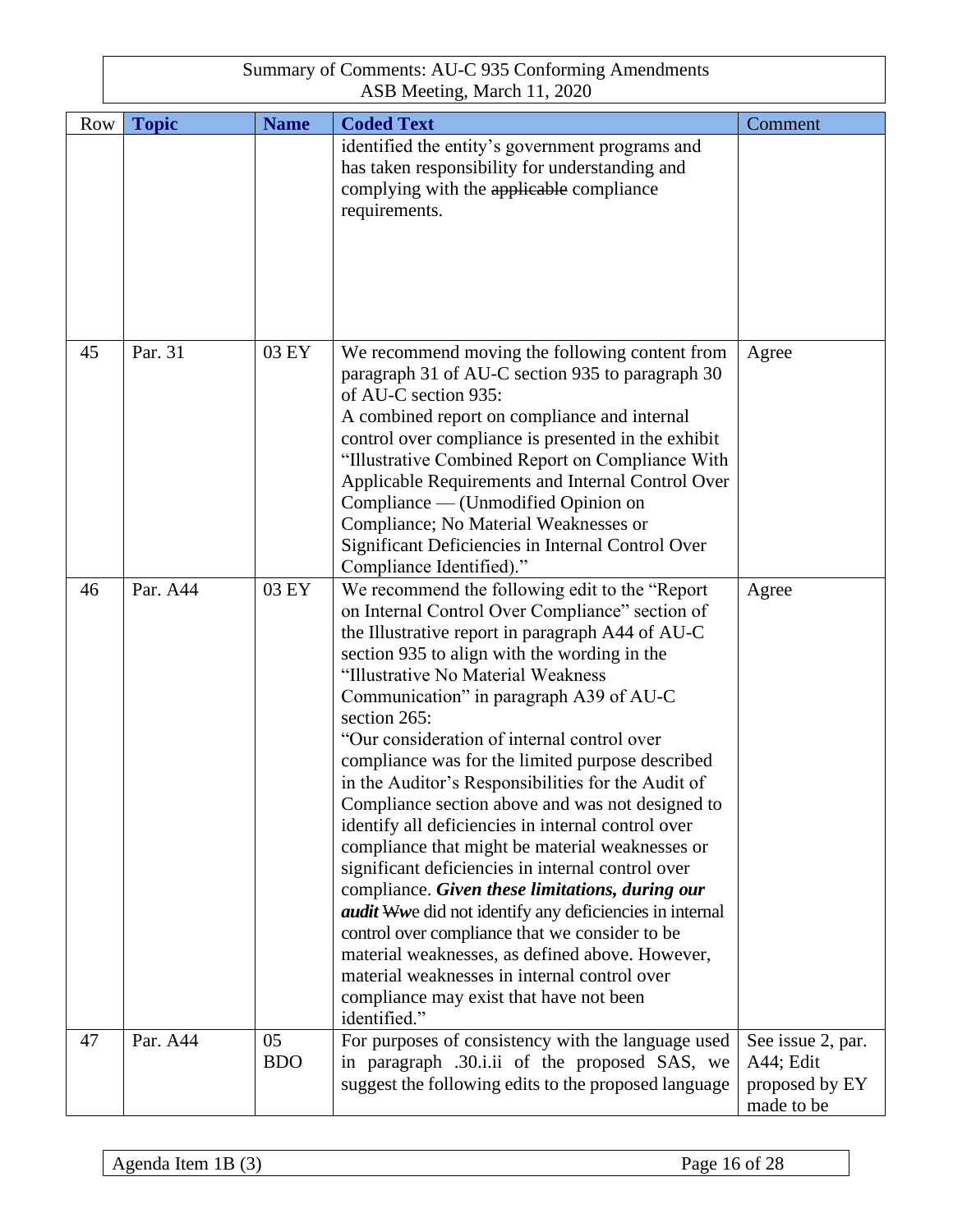|    |            | Summary of Comments: AU-C 935 Conforming Amendments<br>ASB Meeting, March 11, 2020 |                    |                                                                                                                                                                                                                                                                                                                                                                                                                                                                                                                                                                                                                                                                                                                                                                                                                                     |                                                                                                                                        |  |
|----|------------|------------------------------------------------------------------------------------|--------------------|-------------------------------------------------------------------------------------------------------------------------------------------------------------------------------------------------------------------------------------------------------------------------------------------------------------------------------------------------------------------------------------------------------------------------------------------------------------------------------------------------------------------------------------------------------------------------------------------------------------------------------------------------------------------------------------------------------------------------------------------------------------------------------------------------------------------------------------|----------------------------------------------------------------------------------------------------------------------------------------|--|
|    | <b>Row</b> | <b>Topic</b>                                                                       | <b>Name</b>        | <b>Coded Text</b>                                                                                                                                                                                                                                                                                                                                                                                                                                                                                                                                                                                                                                                                                                                                                                                                                   | Comment                                                                                                                                |  |
|    |            |                                                                                    |                    | in the illustrative auditor's report in paragraph 44 as<br>follows:<br>Our consideration of internal control over<br>compliance was for the limited purpose described<br>in the Auditor's Responsibilities for the Audit of<br>Compliance section above and was not designed to<br>identify all deficiencies in internal control over<br>compliance that might be material weaknesses or<br>significant deficiencies in internal control over<br>compliance and therefore material weaknesses or<br>significant deficiencies may exist that were not<br>identified. We did not identify any deficiencies in<br>internal control over compliance that we consider<br>to be material weaknesses, as defined above.<br>However, material weaknesses in internal control<br>over compliance may exist that have not been<br>identified. | consistent with<br><b>AU-C 265</b>                                                                                                     |  |
| 48 |            |                                                                                    |                    |                                                                                                                                                                                                                                                                                                                                                                                                                                                                                                                                                                                                                                                                                                                                                                                                                                     |                                                                                                                                        |  |
| 49 |            | Par. A44                                                                           | 08                 |                                                                                                                                                                                                                                                                                                                                                                                                                                                                                                                                                                                                                                                                                                                                                                                                                                     |                                                                                                                                        |  |
|    |            |                                                                                    | Deloitte<br>Touche | Paragraph .A44<br>The editorial recommendation below is to align<br>with the Exhibit heading immediately above<br>paragraph .A44 of AU-C section 935.<br>.A44 The following is an illustrative<br>combined report on compliance with<br>applicable requirements and internal control<br>over compliance that contains the elements<br>in paragraphs $.30-.31$<br>D&T recommends the following edits to the<br>illustrative Independent Auditor's Report in order<br>to align the auditor's report with the reporting<br>elements in paragraph .30 of AU-C section 935,<br>define the phrase "applicable compliance<br>requirements," and in some instances to streamline<br>the wording of the report.<br>$\ddotsc$                                                                                                                 | Kept; in extant<br>Edits for<br>consistency<br>accepted; edits<br>regarding<br>"applicable<br>compliance<br>requirements"<br>were not. |  |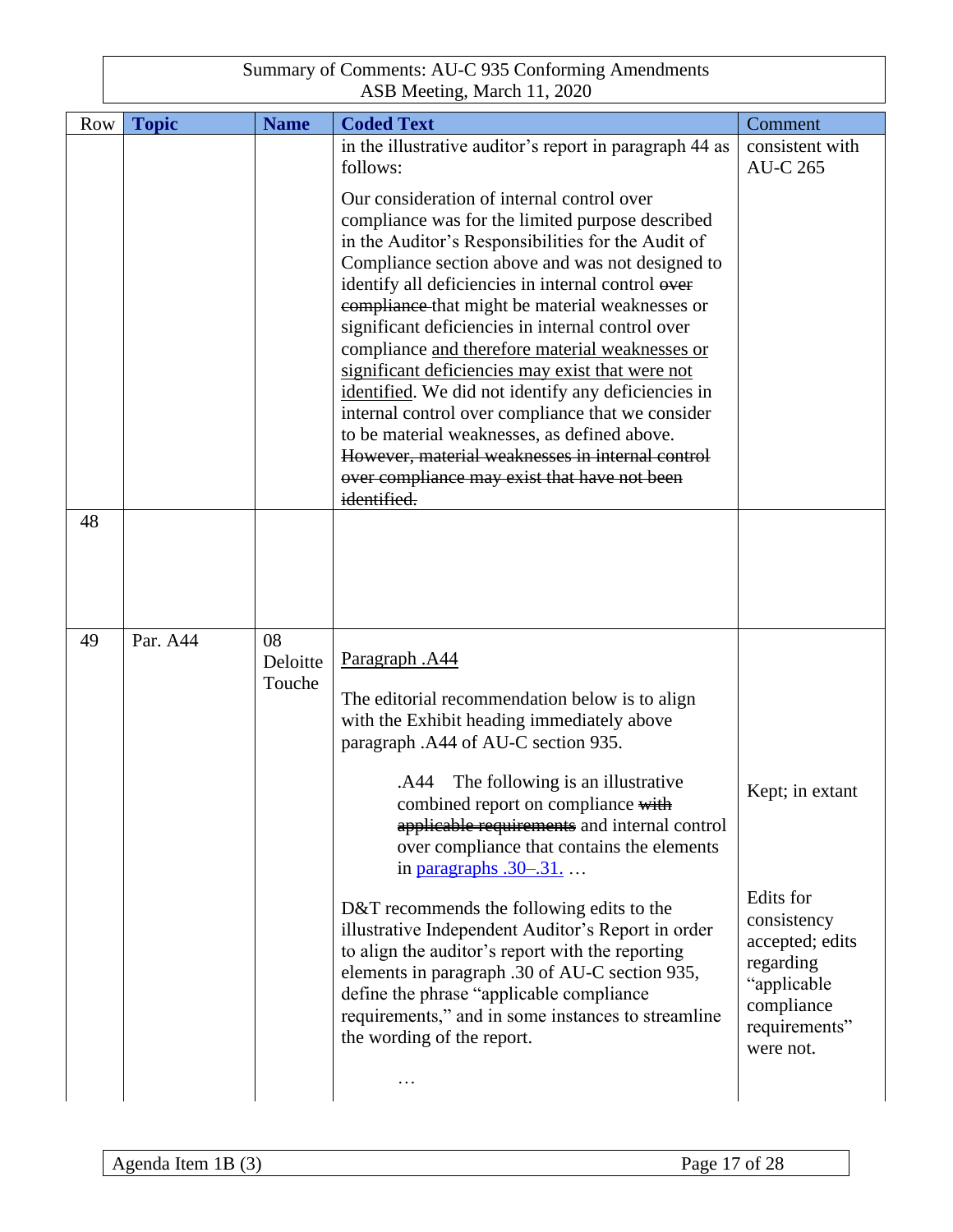| Row | <b>Topic</b> | <b>Name</b> | <b>Coded Text</b>                                                                                                                                                                                                                                                                                                                                                                                                       | Comment |
|-----|--------------|-------------|-------------------------------------------------------------------------------------------------------------------------------------------------------------------------------------------------------------------------------------------------------------------------------------------------------------------------------------------------------------------------------------------------------------------------|---------|
|     |              |             | <b>Report on Compliance</b>                                                                                                                                                                                                                                                                                                                                                                                             |         |
|     |              |             | <b>Opinion on</b> [indicate <b>the_</b> reporting level<br>pursuant to governmental audit<br>requirement]                                                                                                                                                                                                                                                                                                               |         |
|     |              |             | We have audited Example Entity's<br>compliance with the [identify the<br>applicable compliance requirements or<br>refer to the document that describes the<br>applicable compliance requirements]<br>(the "requirements") applicable to<br>Example Entity's [identify the<br>government program(s) audited or refer<br>to a separate schedule that identifies the<br>$program(s)]$ for the year ended June 30,<br>20X1. |         |
|     |              |             | In our opinion, Example Entity complied, in<br>all material respects, with the requirements<br>referred to above that are applicable to<br>[indicate <i>the</i> reporting level pursuant to<br>governmental audit requirement] for the<br>year ended June 30, 20X1.                                                                                                                                                     |         |
|     |              |             | <b>Basis for Opinion</b>                                                                                                                                                                                                                                                                                                                                                                                                |         |
|     |              |             |                                                                                                                                                                                                                                                                                                                                                                                                                         |         |
|     |              |             | We are required  Our audit does not<br>provide a legal determination of Example<br>Entity's compliance with the compliance<br>requirements referred to above.                                                                                                                                                                                                                                                           |         |
|     |              |             | <b>Responsibilities of Management for</b><br>Compliance                                                                                                                                                                                                                                                                                                                                                                 |         |
|     |              |             | Management is responsible  applicable<br>to the <b>Example E</b> entity's government<br>programs.                                                                                                                                                                                                                                                                                                                       |         |
|     |              |             | <b>Auditor's Responsibilities for the Audit</b><br>of Compliance                                                                                                                                                                                                                                                                                                                                                        |         |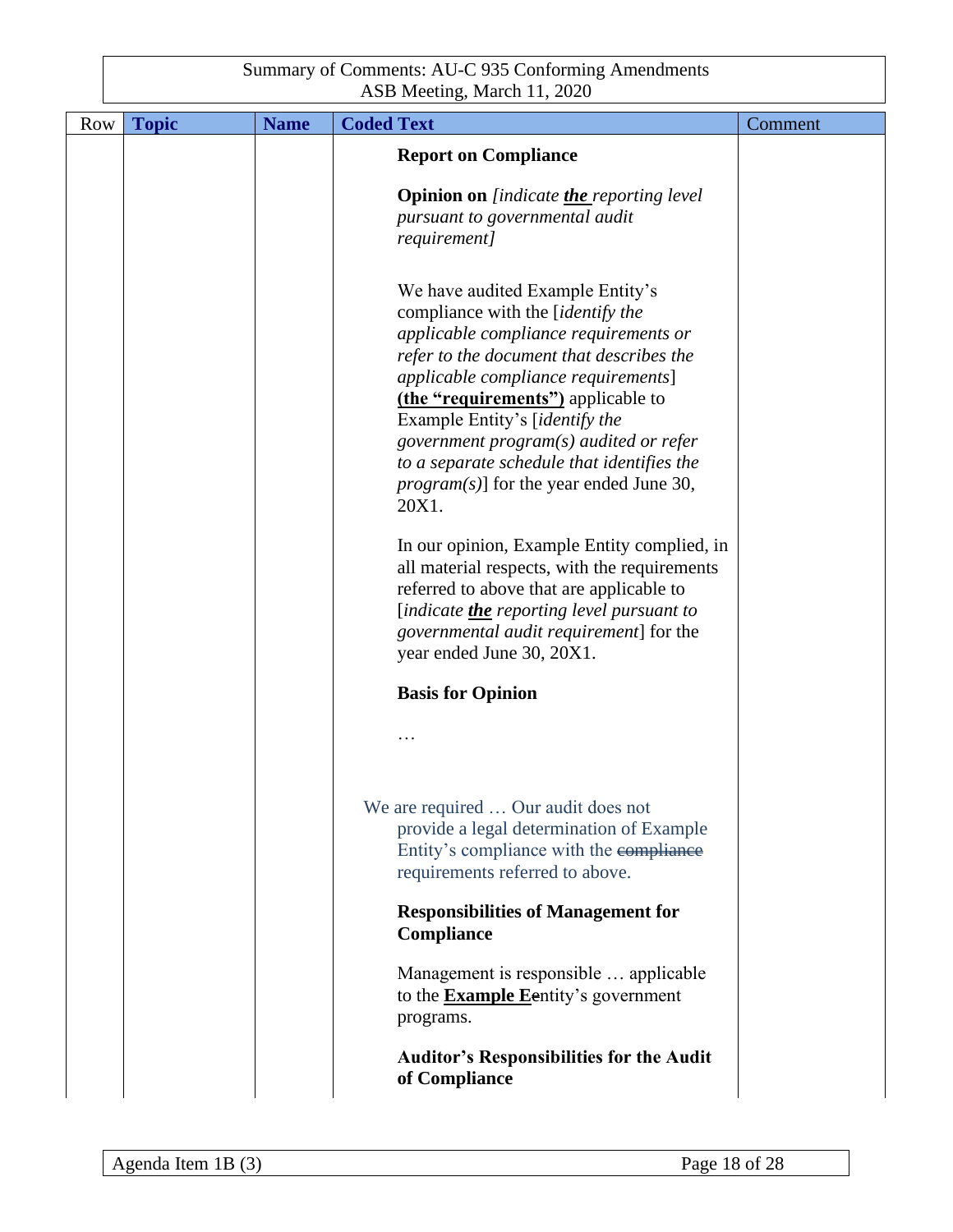| Row | <b>Topic</b> | <b>Name</b> | <b>Coded Text</b>                                                                                                                                                                                                                                                                                                                                                                                                                                                                                                                                                                                                                                                                                                                                                                                                                                                                                                                                              | Comment |
|-----|--------------|-------------|----------------------------------------------------------------------------------------------------------------------------------------------------------------------------------------------------------------------------------------------------------------------------------------------------------------------------------------------------------------------------------------------------------------------------------------------------------------------------------------------------------------------------------------------------------------------------------------------------------------------------------------------------------------------------------------------------------------------------------------------------------------------------------------------------------------------------------------------------------------------------------------------------------------------------------------------------------------|---------|
|     |              |             | Our objectives are to obtain reasonable<br>assurance about whether material<br>noncompliance with the compliance<br>requirements referred to above that are<br>applicable to [ <i>identify the government</i><br>program(s) audited or refer to a separate<br>schedule that identifies the program(s)]<br>occurred., whether due to fraud or error,<br>and express an opinion on <b>Example</b><br><b>Entity's compliance with the</b><br>requirements referred to above based<br>on our audit.  Noncompliance with the<br>compliance requirements referred to<br>above is considered quantitatively or<br>qualitatively material to compliance if<br>there is a substantial likelihood that,<br>individually or in the aggregate, it would<br>influence the judgment made by a<br>reasonable user about compliance with<br>the requirements of the government<br>program as a whole based on the report<br>on compliance.<br>identify and assess the risks of |         |
|     |              |             | material noncompliance whether due<br>to fraud or error and design and<br>perform audit procedures responsive<br>to those risks. Such procedures<br>include examining, on a test basis,<br>evidence regarding Example Entity's<br>compliance with applicable<br>compliance the requirements<br>referred to above and performing<br>such other procedures as we<br>considered necessary in the<br>circumstances.<br>obtain an understanding of the<br><b>eompliance</b> requirements referred to<br>above<br>$\cdots$                                                                                                                                                                                                                                                                                                                                                                                                                                           |         |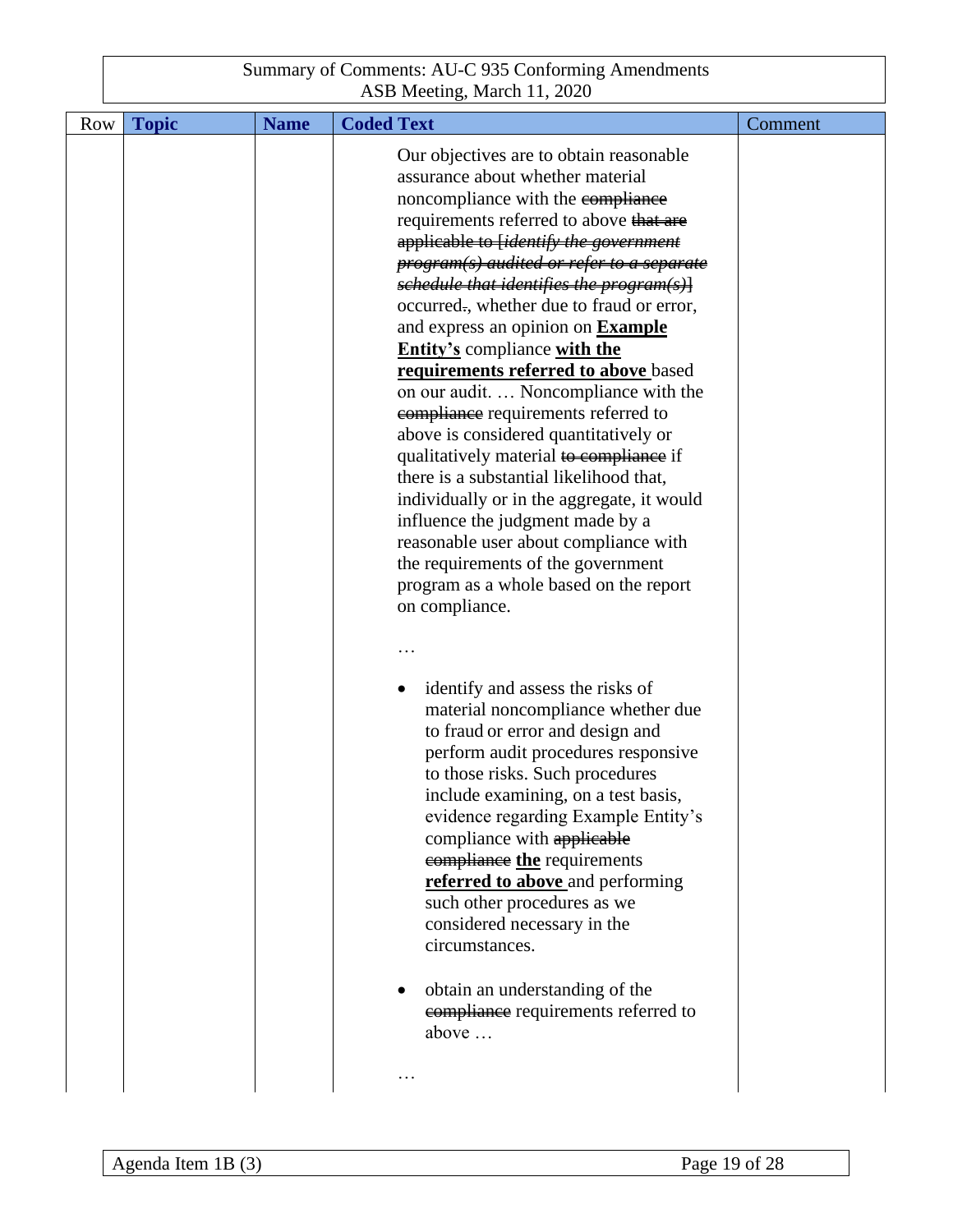| <b>Row</b> | <b>Topic</b> | <b>Name</b> | <b>Coded Text</b>                                                                                                                                                                                                                                                                                                                                                                                                                                                                                                                                                                                                                                                                                                                                                                                                                                                 | Comment |
|------------|--------------|-------------|-------------------------------------------------------------------------------------------------------------------------------------------------------------------------------------------------------------------------------------------------------------------------------------------------------------------------------------------------------------------------------------------------------------------------------------------------------------------------------------------------------------------------------------------------------------------------------------------------------------------------------------------------------------------------------------------------------------------------------------------------------------------------------------------------------------------------------------------------------------------|---------|
|            |              |             | <b>D&amp;T</b> Note: The proposed amendment to<br>strike the words "to compliance" is to align<br>with the definition of Material<br>noncompliance in paragraph .11 of the<br>proposed SAS.                                                                                                                                                                                                                                                                                                                                                                                                                                                                                                                                                                                                                                                                       |         |
|            |              |             | <b>Report on Internal Control Over</b><br>Compliance                                                                                                                                                                                                                                                                                                                                                                                                                                                                                                                                                                                                                                                                                                                                                                                                              |         |
|            |              |             | A deficiency in internal control over<br><i>compliance</i> exists when the design or<br>operation of a control <b>over compliance</b><br>does not allow management or<br>employees                                                                                                                                                                                                                                                                                                                                                                                                                                                                                                                                                                                                                                                                                |         |
|            |              |             | Our consideration of <b>Example Entity's</b><br>internal control over compliance was for the<br>limited purpose described in the Auditor's<br>Responsibilities for the Audit of<br>Compliance section above and was not<br>designed to identify all deficiencies in<br>internal control over compliance that might<br>be material weaknesses or significant<br>deficiencies in internal control over<br>compliance. We did not identify any<br>deficiencies in internal control over<br>compliance that we consider to be material<br>weaknesses, as defined above.<br>HoweverTherefore, material weaknesses<br>or significant deficiencies in internal<br>control over compliance may exist that<br>were have not been identified. We did not<br>identify any deficiencies in internal<br>control over compliance that we consider<br>to be material weaknesses. |         |
|            |              |             | Our audit was not designed for the<br>purpose of expressing an opinion on the<br>effectiveness of Example Entity's<br>internal control over compliance.<br>Accordingly, no such opinion is<br>expressed.                                                                                                                                                                                                                                                                                                                                                                                                                                                                                                                                                                                                                                                          |         |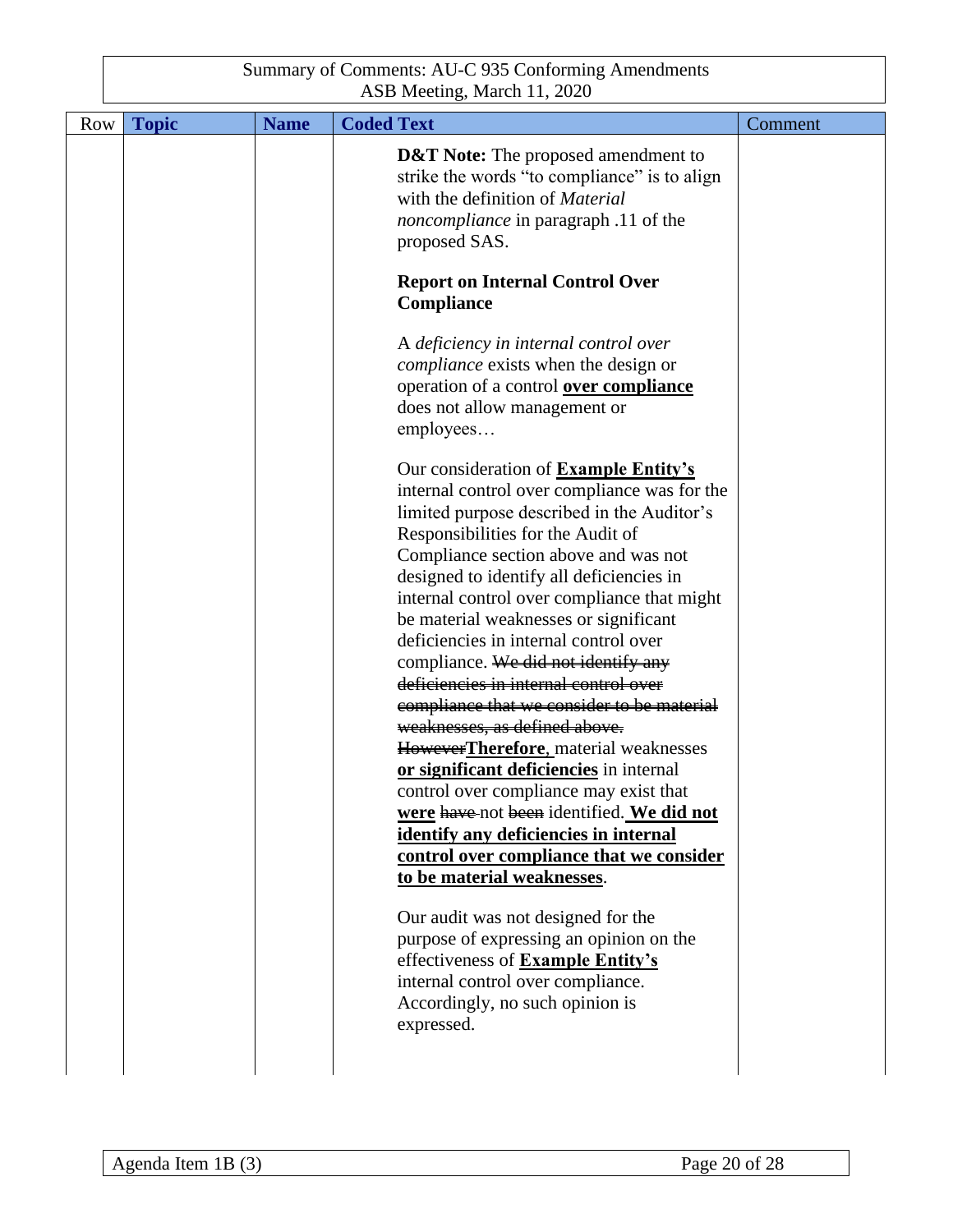| <b>Row</b> | <b>Topic</b>                      | <b>Name</b>  | <b>Coded Text</b>                                                                                                                                                                                                                                                                                                                                                                                                                                                                                                                                                                                                                                                                                                                                                                                                                                                                                                                                                       | Comment                                                                             |
|------------|-----------------------------------|--------------|-------------------------------------------------------------------------------------------------------------------------------------------------------------------------------------------------------------------------------------------------------------------------------------------------------------------------------------------------------------------------------------------------------------------------------------------------------------------------------------------------------------------------------------------------------------------------------------------------------------------------------------------------------------------------------------------------------------------------------------------------------------------------------------------------------------------------------------------------------------------------------------------------------------------------------------------------------------------------|-------------------------------------------------------------------------------------|
|            | <b>Other Paragraphs (Issue 3)</b> |              | The purpose of this report on<br>compliance and internal<br><b>D&amp;T Notes:</b><br>The proposed amendment to add the words "over<br>compliance" is align with the definition of<br>Deficiency in internal control over compliance in<br>paragraph .11 of the proposed SAS                                                                                                                                                                                                                                                                                                                                                                                                                                                                                                                                                                                                                                                                                             | No, this refers<br>only to the report<br>on internal<br>control over<br>compliance. |
|            |                                   |              |                                                                                                                                                                                                                                                                                                                                                                                                                                                                                                                                                                                                                                                                                                                                                                                                                                                                                                                                                                         |                                                                                     |
| 50         | Par. 36                           | 03 EY        | We recommend retaining the phrase "significant"<br>findings from the compliance audit" from extant<br>paragraph 37 of AU-C section 935. The following<br>edits to proposed paragraph 36 of AU-C section 935<br>reflect our recommendation:<br>"The auditor also should communicate to those<br>charged with governance of the auditor's<br>responsibilities under GAAS, Government Auditing<br>Standards, and the governmental audit requirement,<br>an overview of the planned scope and timing of the<br>compliance audit, significant findings from the<br><i>compliance audit</i> and any significant deficiencies and<br>material weaknesses in internal control over<br>compliance that the auditor identified during the<br><b>audit</b> compliance audit $^{fn 8, fn 9}$ (Ref: par. .A357–<br>$(A368)$ "<br>If the ASB decides to not make the changes<br>proposed above, it should consider whether the use<br>of the word "findings" in paragraph A37 of AU-C | See issue 3                                                                         |
| 51         | A38                               | 10<br>Rippey | section 935, as amended, is appropriate.<br><b>Revisions to AU-C Section 935 Renumbered</b><br><b>Paragraph A38 (extant A36).</b> The extant paragraph<br>referred to a situation where the auditee's written<br>response to the audit findings (i.e., an auditee-<br>prepared document) are included in a document<br>containing the auditor's report. The revised<br>paragraph changed this to refer to when the auditor<br>reports the views of responsible officials on the<br>audit findings in the auditor's report or an auditor-<br>prepared document incorporated into the auditor's                                                                                                                                                                                                                                                                                                                                                                           | See Issue 3                                                                         |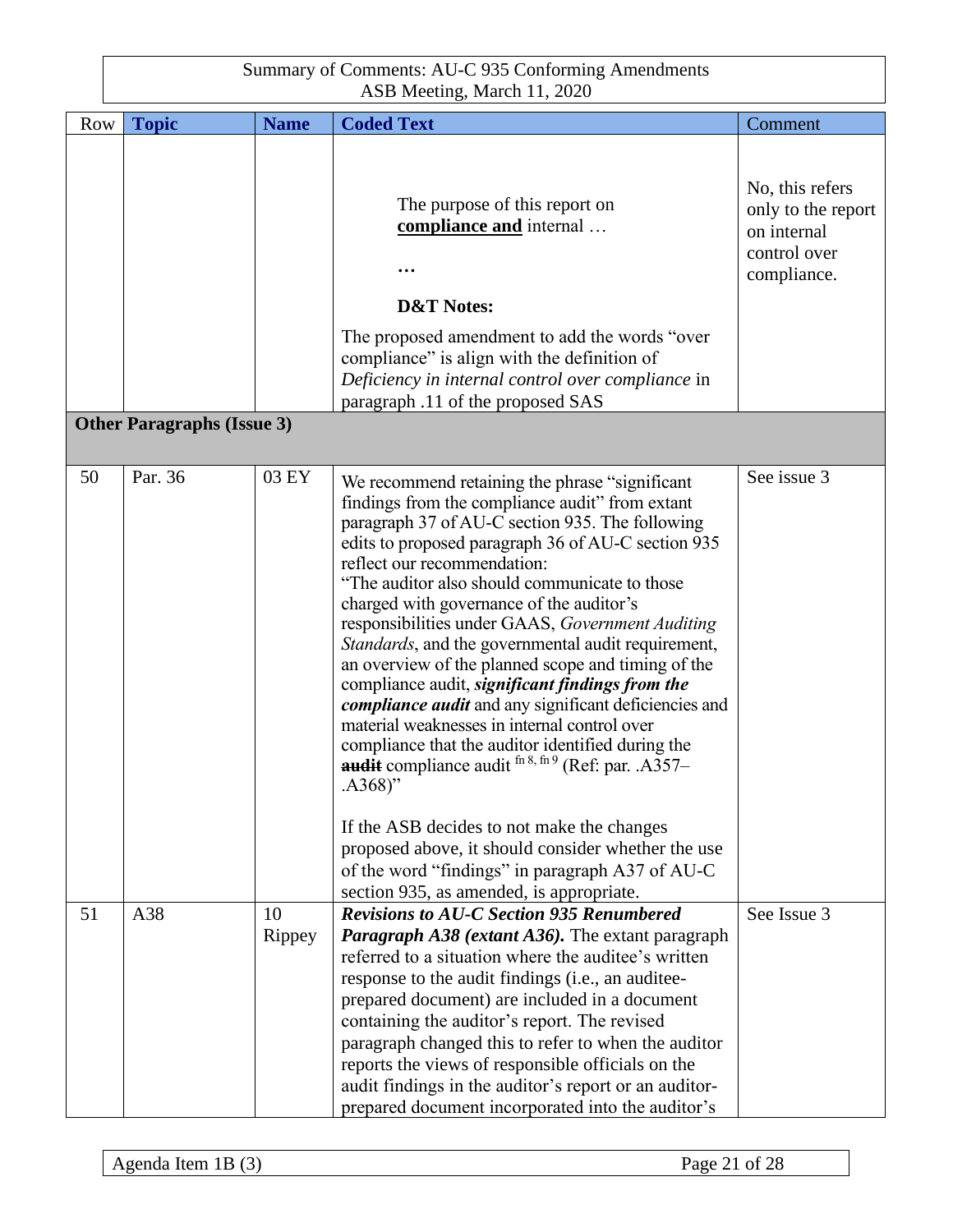| Row | <b>Topic</b> | <b>Name</b> | <b>Coded Text</b>                                                                             | Comment |
|-----|--------------|-------------|-----------------------------------------------------------------------------------------------|---------|
|     |              |             | report by reference (for example, the schedule of                                             |         |
|     |              |             | findings and questioned costs required in a Uniform                                           |         |
|     |              |             | Guidance compliance audit). The reason(s) and                                                 |         |
|     |              |             | objective(s) of this change are not clear.                                                    |         |
|     |              |             | In general, I disagree with these revisions because I                                         |         |
|     |              |             | think the auditor should take responsibility for the                                          |         |
|     |              |             | information contained in the auditor's report. I                                              |         |
|     |              |             | think it is inappropriate for the auditor to issue a                                          |         |
|     |              |             | disclaimer on information contained in the                                                    |         |
|     |              |             | auditor's own report. More specifically, I disagree                                           |         |
|     |              |             | with the changes because I think including the                                                |         |
|     |              |             | optional disclaimer described by this revised                                                 |         |
|     |              |             | paragraph results in a misleading auditor's report.                                           |         |
|     |              |             | The statement in the example paragraph of                                                     |         |
|     |              |             | "Example Entity's response was not subjected to                                               |         |
|     |              |             | the auditing procedures applied in the audit of                                               |         |
|     |              |             | compliance" implies that the auditor applied no                                               |         |
|     |              |             | audit procedures to the entity's response. This is                                            |         |
|     |              |             | misleading when referring to the auditor's reporting                                          |         |
|     |              |             | of the views of responsible officials under                                                   |         |
|     |              |             | Government Auditing Standards (GAS) because                                                   |         |
|     |              |             | paragraph 6.59 of GAS requires the auditor to<br>review management's comments for consistency |         |
|     |              |             | with the auditor's report and take action when there                                          |         |
|     |              |             | are inconsistencies or conflicts. This required                                               |         |
|     |              |             | procedure is important to users of the report that are                                        |         |
|     |              |             | responsible of audit resolution, so it is important                                           |         |
|     |              |             | that they not be misled into thinking the auditor did                                         |         |
|     |              |             | not perform the procedures. I am also concerned                                               |         |
|     |              |             | that this language will send a signal to auditors that                                        |         |
|     |              |             | they can just disclaim on the views of responsible                                            |         |
|     |              |             | officials and blow off the GAS required                                                       |         |
|     |              |             | procedures.                                                                                   |         |
|     |              |             | I recommend that this paragraph:                                                              |         |
|     |              |             | 1. be deleted, or                                                                             |         |
|     |              |             | 2. be changed back to apply only to a situation                                               |         |
|     |              |             | where an auditee-prepared document for                                                        |         |
|     |              |             | which the auditor has no responsibilities                                                     |         |
|     |              |             | under GAAS. GAS, or the government                                                            |         |
|     |              |             | audit requirement is included in a document                                                   |         |
|     |              |             | containing the auditor's report, or                                                           |         |
|     |              |             |                                                                                               |         |
|     |              |             | 3. be expanded to                                                                             |         |
|     |              |             | a. apply to the situation where an                                                            |         |
|     |              |             | auditee-prepared document for                                                                 |         |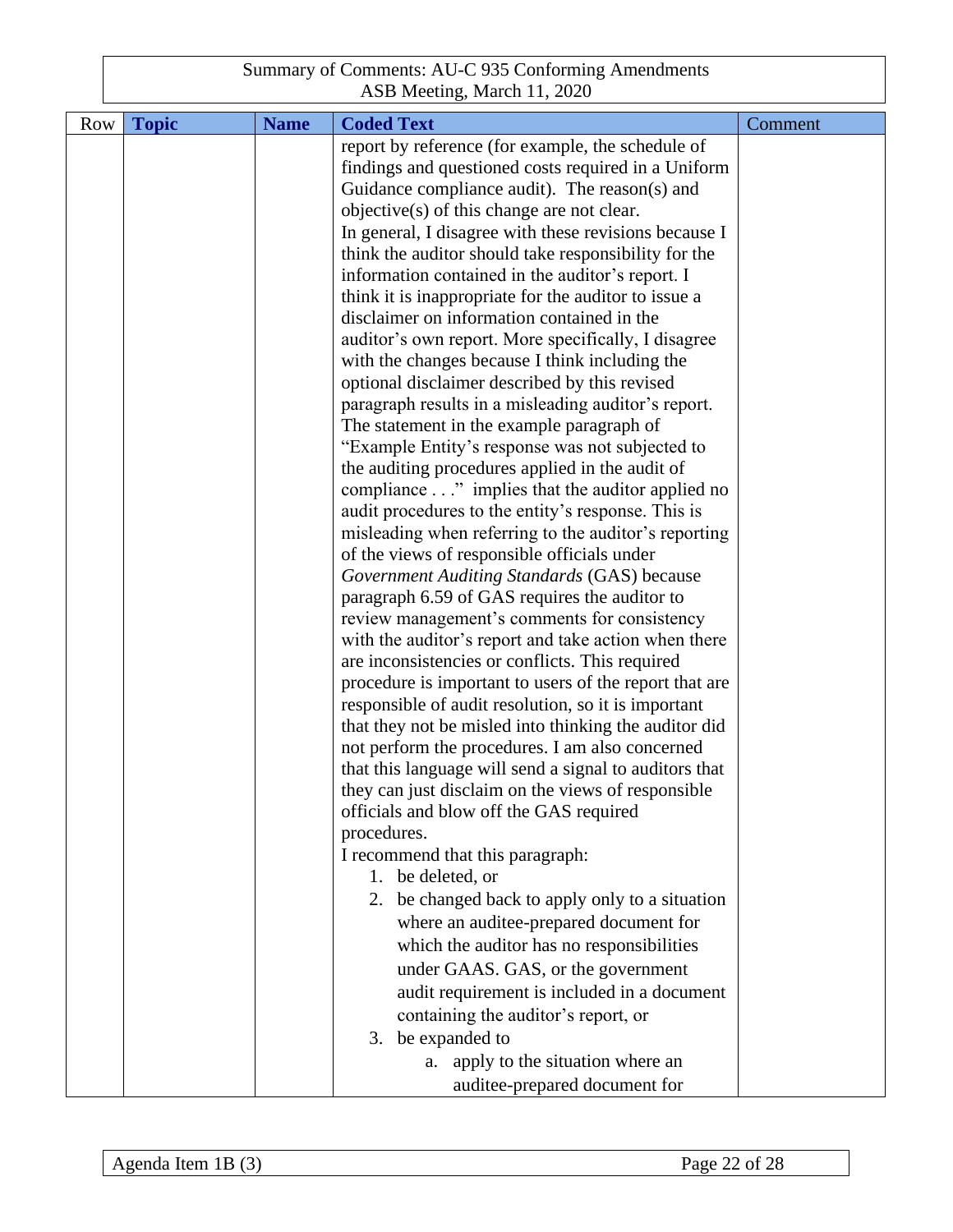| Row | <b>Topic</b> | <b>Name</b>  | <b>Coded Text</b>                                                                                                                                                                                                                                                                                                                                                                                                                                                                                                                                                                                                                                                                                                                                                                                                                                  | Comment |
|-----|--------------|--------------|----------------------------------------------------------------------------------------------------------------------------------------------------------------------------------------------------------------------------------------------------------------------------------------------------------------------------------------------------------------------------------------------------------------------------------------------------------------------------------------------------------------------------------------------------------------------------------------------------------------------------------------------------------------------------------------------------------------------------------------------------------------------------------------------------------------------------------------------------|---------|
|     |              |              | which the auditor has no<br>responsibilities under GAAS. GAS,<br>or the government audit requirement<br>is included in a document containing<br>the auditor's report, and<br>b. when the optional reporting<br>paragraph refers to the views of<br>responsible officials reported in the<br>auditor's report (or an auditor-<br>prepared document incorporated by<br>reference into the auditor's report),<br>include illustrative language to<br>describe the auditor's GAS<br>responsibilities regarding the views<br>of responsible officials, either in lieu<br>of or in addition to the disclaimer of<br>opinion.                                                                                                                                                                                                                             |         |
| 52  | Par. A38     | 11<br>Ramsey | 1. AU-C 935.A38 (prior paragraph .A36) is<br>unclear in terms of Uniform Guidance (UG)<br>audits. The paragraph is deficient and<br>needs to be rewritten to clearly cover the<br>following three circumstances: (i) when the<br>Views of Responsible Officials (VRO) are<br>not included in the Corrective Action Plan<br>(CAP); (ii) when the text of the VRO is<br>included in the auditor's finding; and (iii)<br>when the auditor references the CAP for the<br>VRO.<br>I agree the auditor has no responsibility<br>a.<br>and a disclaimer is appropriate for a<br>CAP which is not referenced in the<br>auditor's finding as the VRO.<br>b. The standard does not address the<br>situation where the VRO is physically<br>located in the CAP (an auditee prepared<br>document) and incorporated into the<br>auditor's finding by reference. |         |
|     |              |              | For consistency, I believe the VRO must<br>$\mathbf{c}$ .<br>be considered part of the auditor's                                                                                                                                                                                                                                                                                                                                                                                                                                                                                                                                                                                                                                                                                                                                                   |         |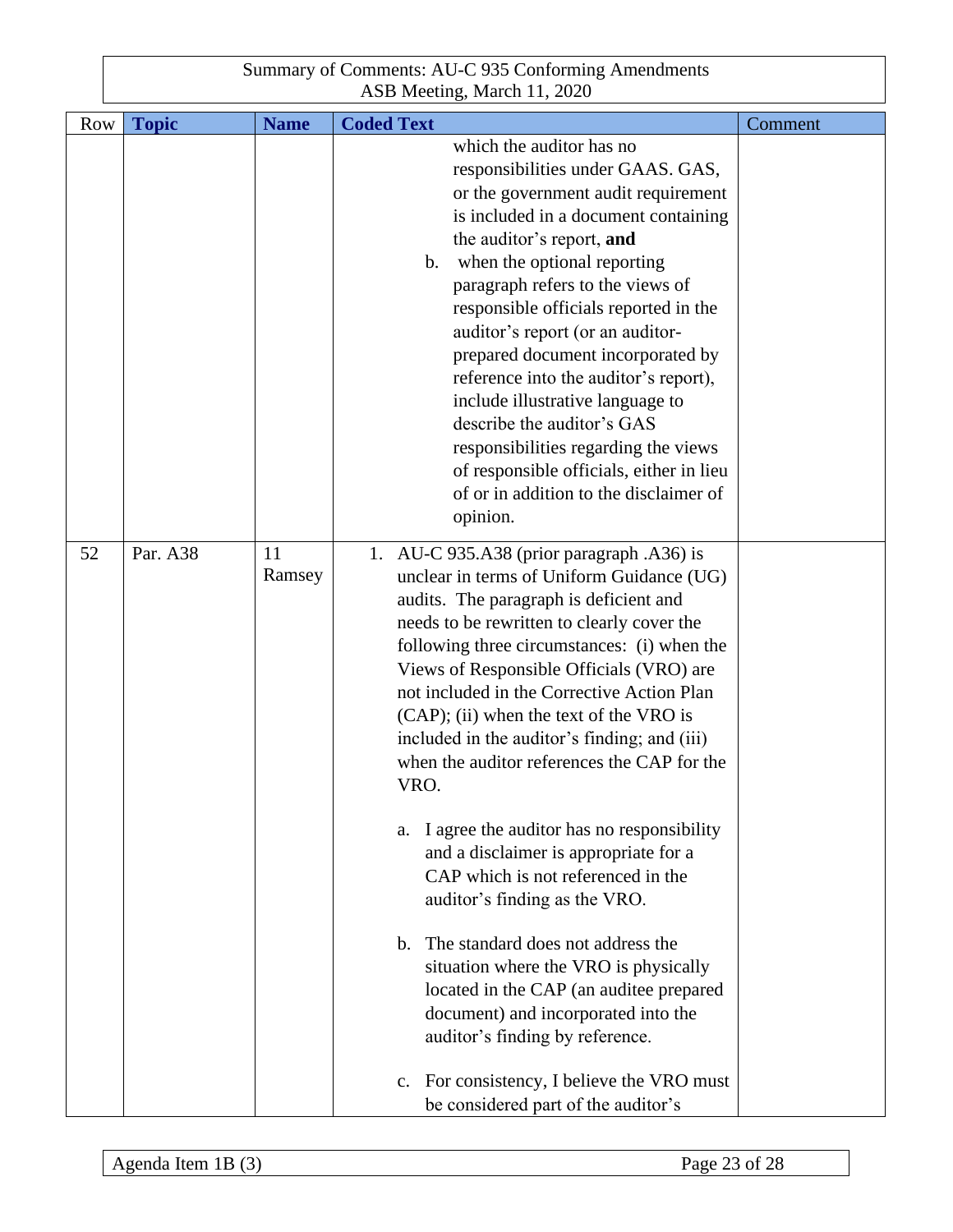| Row | <b>Topic</b> | <b>Name</b> | <b>Coded Text</b>                                                                                                                                                                                                                                                                                                                                                                                                                                                                                                                                                                                                                                                                                                                                                                                                                                                                                                                                                                                                                                         | Comment |
|-----|--------------|-------------|-----------------------------------------------------------------------------------------------------------------------------------------------------------------------------------------------------------------------------------------------------------------------------------------------------------------------------------------------------------------------------------------------------------------------------------------------------------------------------------------------------------------------------------------------------------------------------------------------------------------------------------------------------------------------------------------------------------------------------------------------------------------------------------------------------------------------------------------------------------------------------------------------------------------------------------------------------------------------------------------------------------------------------------------------------------|---------|
|     |              |             | finding for purposes of Government<br>Auditing Standards (GAS) paragraph<br>6.59 regardless of whether located<br>within the auditor's finding or located in<br>the CAP and incorporated by reference<br>into the auditor's finding. The location<br>of the VRO should not change the<br>auditor's responsibility.<br>d. When the VRO is included in the<br>auditor's finding or the auditor's finding<br>references the CAP as the VRO, the<br>auditor must perform procedures to<br>comply with GAS 6.59 in which case<br>the example disclaimer phrase "was not<br>subjected to the auditing procedures<br>applied in the audit" is misleading.<br>Audit resolution officials at Federal<br>agencies and pass-through entities rely<br>upon the auditor having performed the<br>required GAS 6.59 procedures. The<br>example disclaimer language is<br>incomplete as implies the auditor has no<br>responsibility under GAS for the VRO.<br>This may confuse report users and cause<br>auditors to inappropriately ignore their<br>GAS responsibility. |         |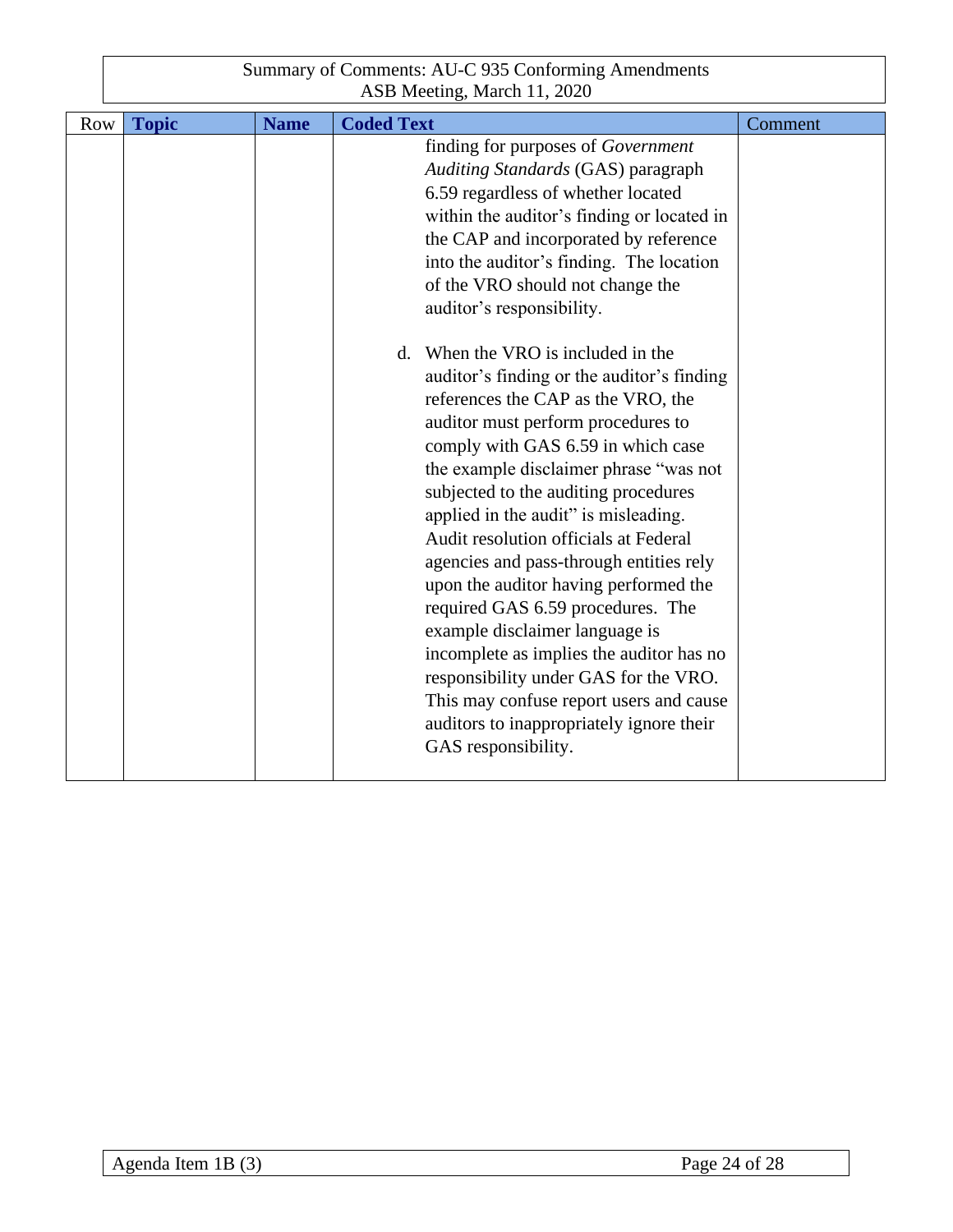| Summary of Comments: AU-C 935 Conforming Amendments<br>ASB Meeting, March 11, 2020                                                                                                                                                                                                                                                                                                                                                                                                                                                                                                                                                 |  |
|------------------------------------------------------------------------------------------------------------------------------------------------------------------------------------------------------------------------------------------------------------------------------------------------------------------------------------------------------------------------------------------------------------------------------------------------------------------------------------------------------------------------------------------------------------------------------------------------------------------------------------|--|
| 2. A suggested rewriting of .A38 follows for<br>the three circumstances:                                                                                                                                                                                                                                                                                                                                                                                                                                                                                                                                                           |  |
| VRO not in the CAP<br>a. If a governmental audit requirement<br>requires the entity to prepare a separate<br>document responding to auditor's<br>findings and the governmental audit<br>requirement and Government Auditing<br>Standards do not require the auditor to<br>perform any procedures on such<br>document, the auditor may add a<br>paragraph to the auditor's written<br>communication paragraph disclaiming<br>an opinion on such information.<br>Following is an example of such a<br>paragraph:                                                                                                                     |  |
| Example Entity's [ <i>name of</i><br>document required by the<br>governmental audit<br><i>requirement</i> ] was not<br>subjected to the auditing<br>procedures applied in the audit<br>of compliance and,<br>accordingly, we express no<br>opinion on the [name of<br>document].<br>VRO in the Auditor's Finding or the<br>Auditor's Finding References CAP for VRO<br>b. If the text of the views of responsible<br>officials is included in an auditor-<br>prepared document (e.g., schedule of<br>findings and questioned costs required<br>by the Uniform Guidance) or the views<br>of responsible officials are in a separate |  |
| auditee-prepared document required by<br>the governmental audit requirement<br>(e.g., corrective action plan required by<br>the Uniform Guidance) which is<br>incorporated by reference in an auditor-<br>prepared document; the auditor may add<br>a paragraph to the auditor's written<br>communication disclaiming an opinion                                                                                                                                                                                                                                                                                                   |  |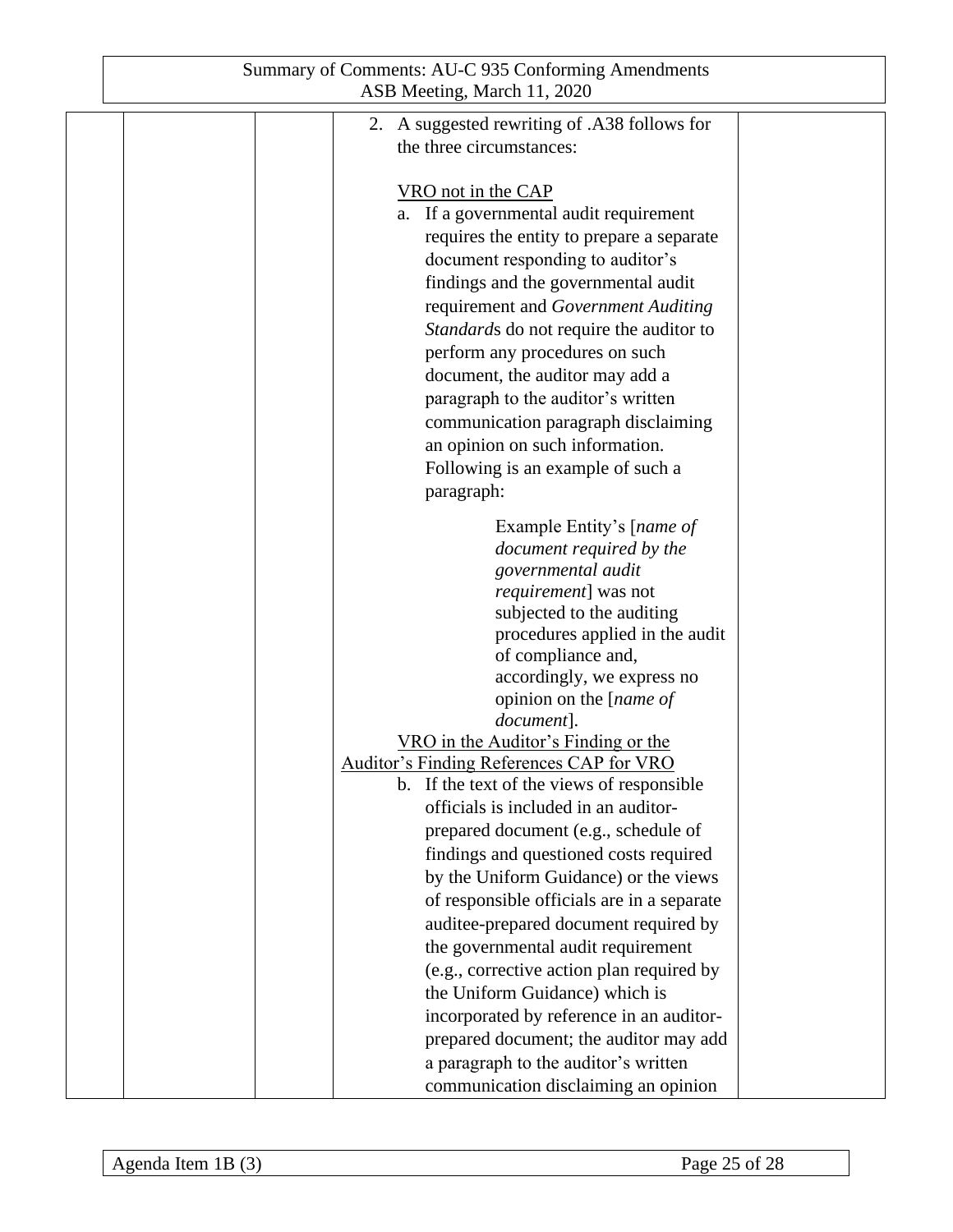| <b>Row</b> | <b>Topic</b>        | <b>Name</b>                      | <b>Coded Text</b>                                                                                                                                                                                                                                                                                                                                                                                                                                                                                                                                                                                                                                                           | Comment                                                                                                                        |
|------------|---------------------|----------------------------------|-----------------------------------------------------------------------------------------------------------------------------------------------------------------------------------------------------------------------------------------------------------------------------------------------------------------------------------------------------------------------------------------------------------------------------------------------------------------------------------------------------------------------------------------------------------------------------------------------------------------------------------------------------------------------------|--------------------------------------------------------------------------------------------------------------------------------|
|            |                     |                                  | on such information in the context of the<br>requirements of Government Auditing<br>Standards. Following is an example of<br>such a paragraph:                                                                                                                                                                                                                                                                                                                                                                                                                                                                                                                              |                                                                                                                                |
|            |                     |                                  | We are required by Government Auditing<br>Standards to read Example Entity's response to the<br>[insert type of findings such as noncompliance or<br>internal control over compliance] identified in our<br>compliance audit as described in the accompanying<br>[insert name of document] for inconsistencies or<br>conflicts with our findings, conclusions, or<br>recommendations; to evaluate the validity of<br>Example Entity's responses; and take appropriate<br>action. However, Example Entity's response was<br>not subjected to the other auditing procedures<br>applied in the audit of compliance, and accordingly,<br>we express no opinion on the response. |                                                                                                                                |
| 53         | Par. A37            | 11<br>Ramsey                     | $AU-C$ 935.A37 – This paragraph should be<br>expanded to explain the auditor's responsibility<br>under GAS 6.59 consistent with the optional<br>paragraph explaining what the auditor is and is not<br>responsible for. Following is a suggested addition:<br>Government Auditing Standards require the auditor<br>to read the views of responsible officials for<br>inconsistencies or conflicts with auditor's findings,<br>conclusions, or recommendations; to evaluate the<br>validity of the views of responsible officials; and<br>take appropriate actions.                                                                                                          | See Issue 3                                                                                                                    |
| 54         | Other<br>paragraphs | 06 TN<br><b>State</b><br>Auditor | For ¶23b (second line), we suggest modifying the<br>language to " and maintaining effective<br>controls"                                                                                                                                                                                                                                                                                                                                                                                                                                                                                                                                                                    | No change;<br>inconsistent with<br>$AU-C$ 700 (and<br>redundant with<br>the words<br>"reasonable<br>assurance" that<br>follow) |
|            |                     |                                  | For ¶36, delete "audit" before the proposed deletion<br>of "significant findings."                                                                                                                                                                                                                                                                                                                                                                                                                                                                                                                                                                                          | Done                                                                                                                           |
|            |                     |                                  | For ¶A21 regarding the reference to the AU-C<br>Section 530, Audit Sampling, the board might<br>consider adding a reference to or discussion about<br>audit data analytics as a potentially more effective<br>and efficient alternative to sampling.                                                                                                                                                                                                                                                                                                                                                                                                                        | Need to address<br>in AU-C 500 or<br>AU-C 530; not<br>appropriate to                                                           |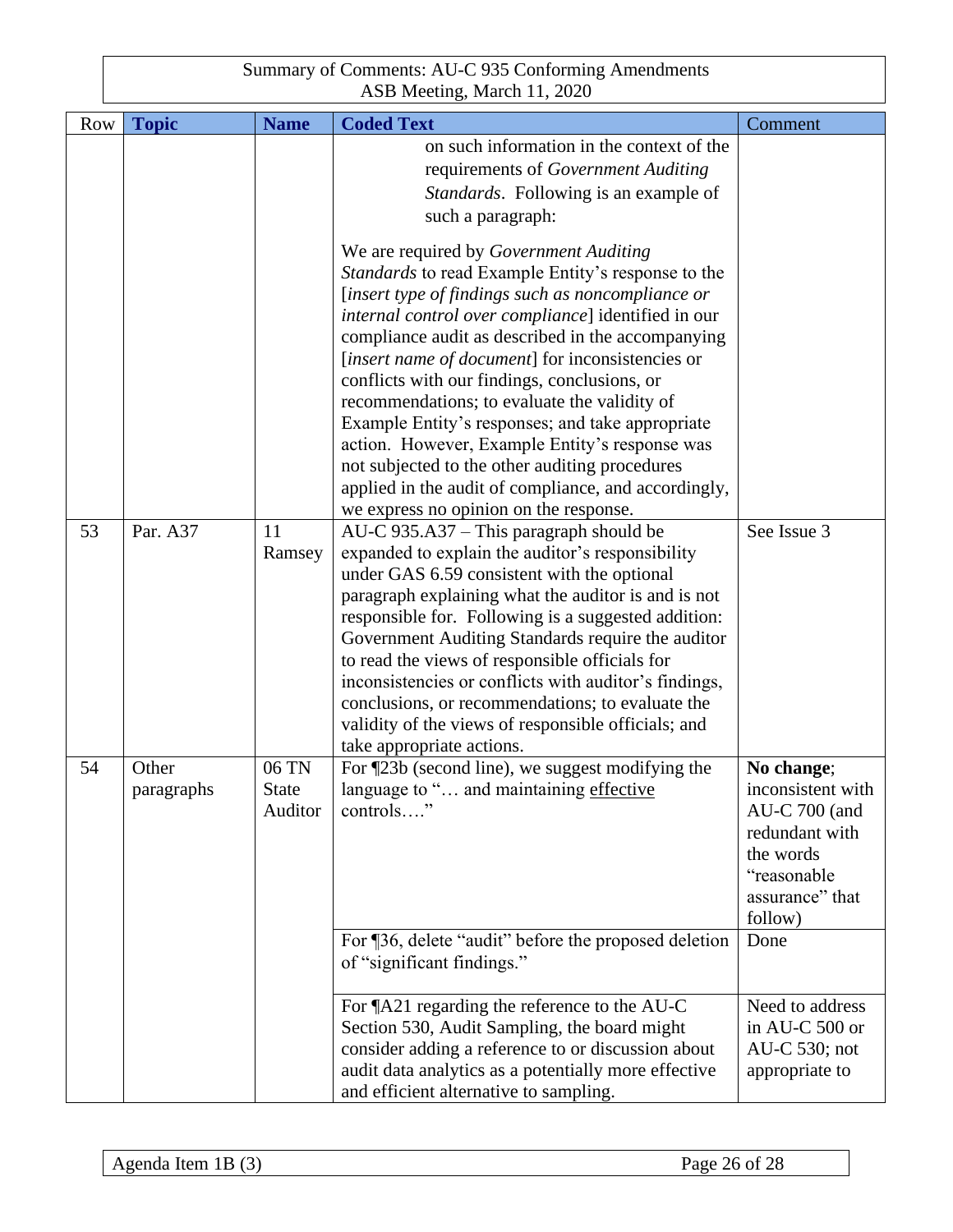| <b>Row</b> | <b>Topic</b>          | <b>Name</b>  | <b>Coded Text</b>                                                                                           | Comment         |
|------------|-----------------------|--------------|-------------------------------------------------------------------------------------------------------------|-----------------|
|            |                       |              |                                                                                                             | address in AU-C |
|            |                       |              |                                                                                                             | 935             |
|            |                       |              | For ¶A43 (appendix), we suggest an edit as                                                                  | No change;      |
|            |                       |              | follows: " if the auditor believes doing so will                                                            | following other |
|            |                       |              | provide sufficient appropriate audit evidence in the                                                        | AU-C sections   |
|            |                       |              | specific circumstances                                                                                      | may not be      |
|            |                       |              |                                                                                                             | enough to       |
|            |                       |              |                                                                                                             | provide         |
|            |                       |              |                                                                                                             | sufficient      |
|            |                       |              |                                                                                                             | evidence        |
| 55         | Par. A43              | 05           | Appendix – AU-C Sections That Are Not                                                                       | See Issue 3     |
|            |                       | <b>BDO</b>   | Applicable to Compliance Audits                                                                             |                 |
|            |                       |              | [Underlined text within the table denotes our                                                               |                 |
|            |                       |              | addition]                                                                                                   |                 |
|            |                       |              | AU-C Section: Paragraphs Not Applicable to<br><b>Compliance Audits</b>                                      |                 |
|            |                       |              | 315, Understanding the Entity and Its Environment                                                           |                 |
|            |                       |              | and Assessing the Risks of Material Misstatement:                                                           |                 |
|            |                       |              | Paragraphs .12c, .26-.30, and .33c-.33d                                                                     |                 |
|            |                       |              | 600, Special Considerations - Audits of Group                                                               |                 |
|            |                       |              | Financial Statements (Including the Work of                                                                 |                 |
|            |                       |              | <b>Component Auditors):</b>                                                                                 |                 |
|            |                       |              | Paragraphs .26, .39, .41c-.41d, .55, and .56c                                                               |                 |
| 56         | Par. A43              | 09 WA        | However, the AU-C 700 paragraphs shown as "not                                                              | Agree           |
|            |                       | <b>State</b> | applicable" in the updated standard                                                                         |                 |
|            |                       | Auditor      | (paragraph .A43) do not appear to align with the                                                            |                 |
|            |                       |              | paragraphs considered not applicable in the current<br>standard. Unless the change is intentional, the list |                 |
|            |                       |              | should read .13-.17, .21-.44 and .46-.61.                                                                   |                 |
|            | <b>Other Comments</b> |              |                                                                                                             |                 |
|            |                       |              |                                                                                                             |                 |
| 57         | Other                 | 05           | Additionally, we ask that the Board consider                                                                | See Issue 2     |
|            | comments              | <b>BDO</b>   | adopting additional language in AU-C section 935                                                            |                 |
|            |                       |              | to include other compliance audits that are outside                                                         |                 |
|            |                       |              | the purview of the United States Government                                                                 |                 |
|            |                       |              | Accountability Office (GAO). Our experience                                                                 |                 |
|            |                       |              | shows that in the past several years there has been                                                         |                 |
|            |                       |              | an increase in the number of compliance audits that                                                         |                 |
| 58         | Other                 | 14 PwC       | are grant, program, and contract audits.<br>An organization may not be required to have an                  | See Issue 2     |
|            |                       |              | audit in accordance with GAGAS for a given year.                                                            |                 |
|            |                       |              | In those cases, the auditor is usually engaged to                                                           |                 |
|            |                       |              | conduct the audit in accordance with AICPA                                                                  |                 |
|            |                       |              | standards. However, an organization may elect to                                                            |                 |
|            |                       |              | also have the audit conducted in accordance with                                                            |                 |